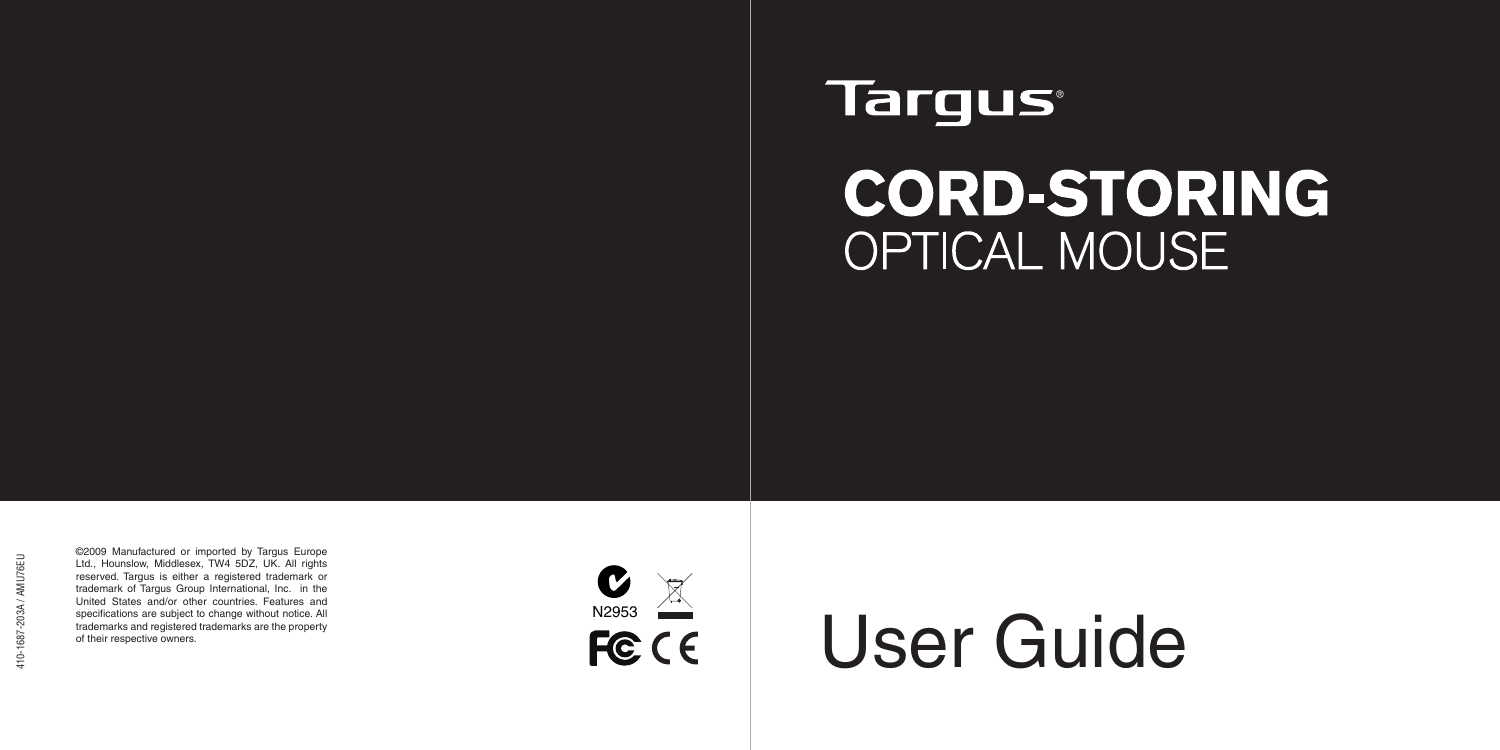| <b>Table of Contents</b>                               | $FI - Suomi$                                               |
|--------------------------------------------------------|------------------------------------------------------------|
| $GB - English$                                         | $FR - Fra$ nçais                                           |
|                                                        | Souris optique avec compartiment de rangement du cordon 22 |
| BG - Български (език)                                  | GR – ΕλληνικάΠληροφορίες                                   |
|                                                        |                                                            |
| CZ – Ceština                                           | HR – Hrvatski                                              |
|                                                        |                                                            |
| $DE - Deutsch$                                         | $HU - Magyar$                                              |
|                                                        |                                                            |
| $DK - Dansk$                                           | IT - Italiano                                              |
|                                                        |                                                            |
| $EE - Eesti$                                           | LT - Lietuviškai                                           |
|                                                        |                                                            |
| ES - Español                                           | LV – Latviešu                                              |
| Ratón Óptico con Compartimento para Cable de Targus 18 |                                                            |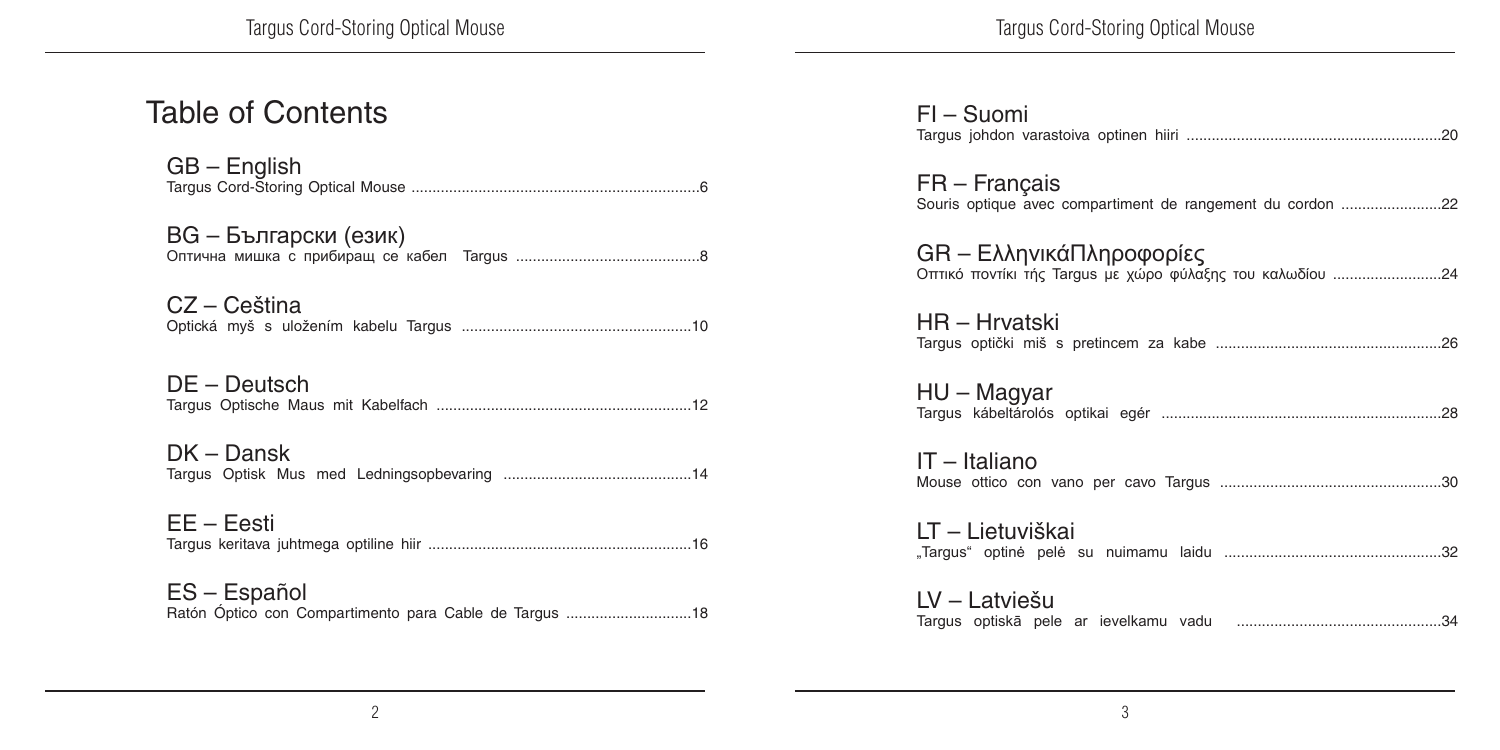Targus Cord-Storing Optical Mouse

#### NL – Nederlands

| Targus Cord-Storing Optical Mouse (Targus Optische Muis met opbergruimte             |  |  |
|--------------------------------------------------------------------------------------|--|--|
| NO – Norsk                                                                           |  |  |
| PL – Polski                                                                          |  |  |
| PT – Português                                                                       |  |  |
| RO – Român<br>Mouse optic cu locaș pentru depozitarea cablului Targus 44             |  |  |
| RU - Русский Информация<br>Оптическая мышь с отделением для хранения шнура Targus 46 |  |  |
| SE – Svenska                                                                         |  |  |
| SI – Slovensko                                                                       |  |  |

| SK - Slovenčina |  |
|-----------------|--|
| $TR - Türkçe$   |  |
| العربية — AR    |  |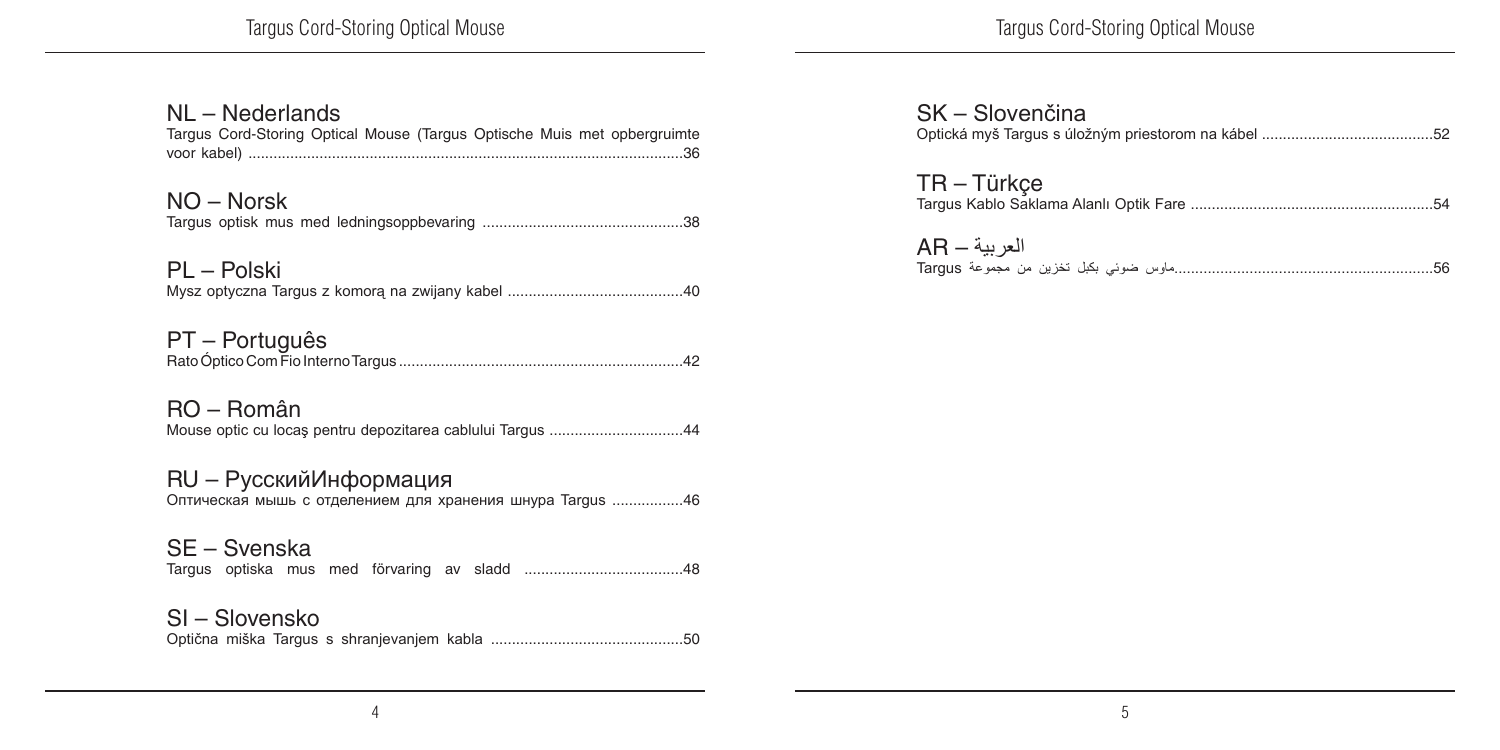#### GB – Introduction

Thank you for your purchase of the Targus Cord-Storing Optical Mouse. This plug and play mouse does not require a software driver.

### **Contents**

- Targus Cord-Storing Optical Mouse
- User Guide

#### System Requirements

#### **Hardware**

• USB interface

#### **Operating System**

- Microsoft Windows® 2000
- Microsoft Windows® XP
- Microsoft Windows Vista®
- Microsoft Windows® 7
- Mac OS® X 10.4 or later



#### Retractable Cord

- To lengthen the cord, hold the mouse in one hand and the USB connector in the other. Simply pull the cord away from the mouse.
- To retract the cord, extend the cord slightly and release quickly.
- When the ideal length of cord is fixed, plug the USB connector into your computer's USB port and you are ready to go.



Hold the mouse and the USB connector and pull the cord gently

WARNING: WHILE THE MOUSE IS FUNCTIONING, OPTICAL LIGHT IS VISIBLE TO THE NAKED EYE. BE CAREFUL NOT TO LOOK DIRECTLY INTO THE EMITTER HOLE WHILE THE MOUSE IS ACTIVE.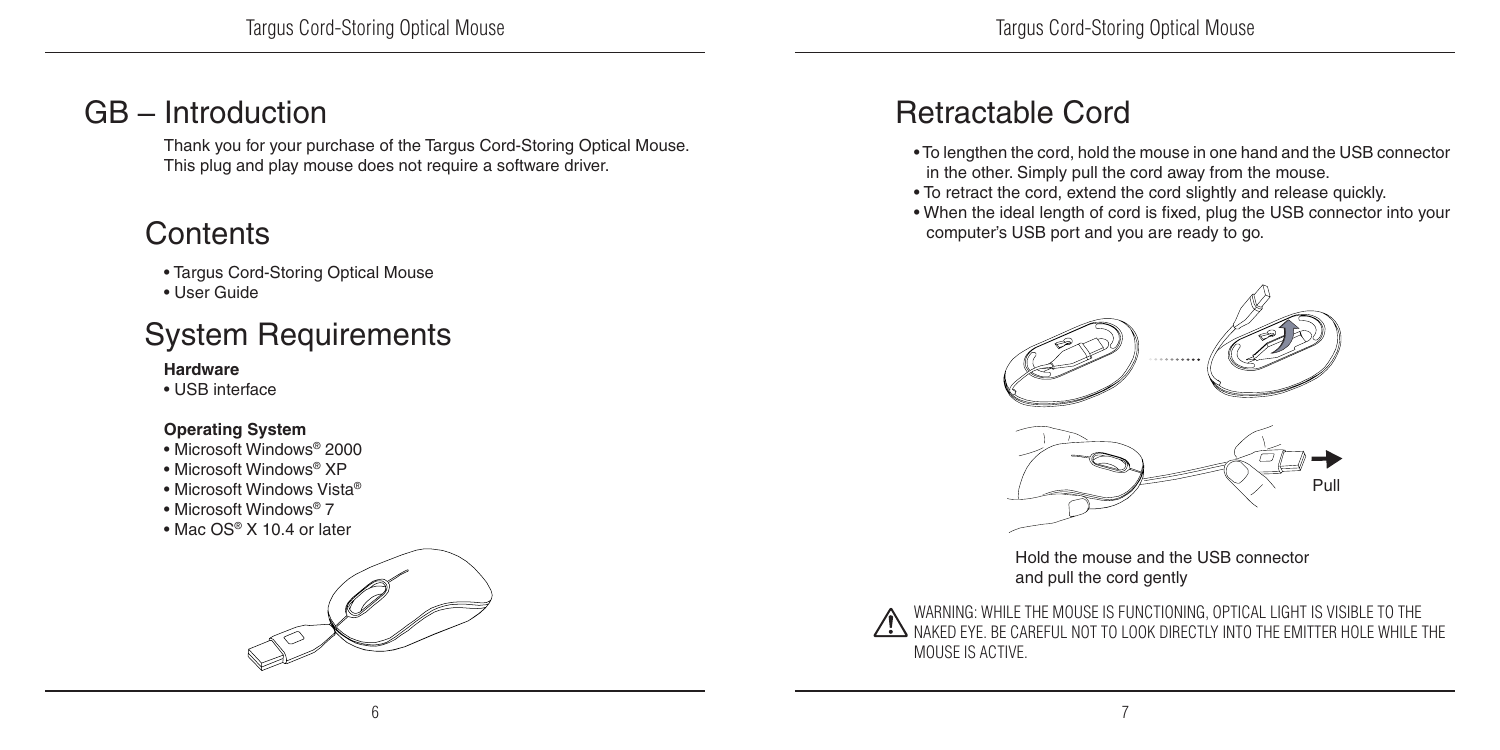#### BG – Въведение

Благодарим за покупката на оптична мишка с кабел Targus. Мишката е устройство от вида 'plug-n-play' и не се нуждае от софтуерни драйвери.

#### Съдържание

• Оптична Targus с отделение за съхранение на кабела

• Ръководство на потребителя

#### Системни изисквания

#### **Хардуеър**

• USB интерфейс

#### **Операционна система**

- Microsoft Windows® 2000
- Microsoft Windows® XP
- Microsoft Windows Vista®
- Microsoft Windows® 7
- Мас  $OS^{\circ}$  Х 10.4 или по-нова



### Прибиращ се кабел

- За да удължите кабела, хванете мишката в едната си ръка, а с другата задръжте USB конектора. Просто издърпайте кабела от мишката.
- За да приберете кабела, първо го развийте леко и освободете бързо.
- Когато регулирате идеалната дължина на кабела, включете USB конектора на мишката към USB порт на компютъра и сте готови за работа.



Задръжте мишката и USB конектора и издърпайте внимателно кабела.

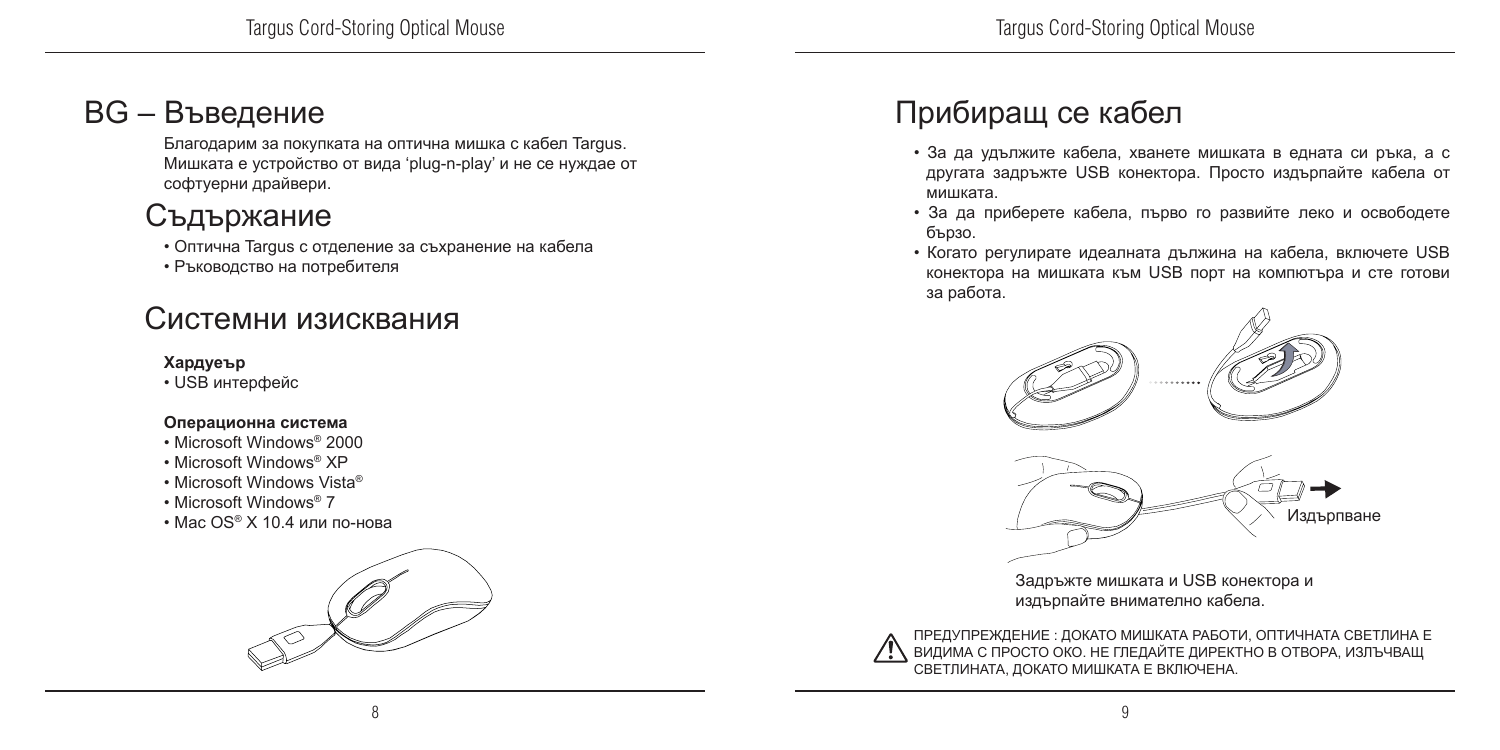### $CZ - I$ Uvod

Děkujeme vám, že jste si zakoupili optickou myš s uložením kabelu od společnosti Targus. Pro tuto myš typu plug-n-play není třeba softwarový ovladač.

### Obsah

- Optická myš s uložením kabelu Targus
- Návod k obsluze

### Systémové požadavky

#### **Hardware**

• Rozhraní USB

#### **Operační systém**

- Microsoft Windows® 2000
- Microsoft Windows® XP
- Microsoft Windows Vista®
- Microsoft Windows® 7
- Mac OS® X 10.4 nebo vyšší



### Zasunovací kabel

- Pro prodloužení kabelu USB myš jednou rukou přidržte, druhou rukou uchopte konektor USB. Jednoduše táhněte za kabel směrem od myši.
- Pro zasunutí kabelu jej lehce povytáhněte a rychle pusťte.
- Jakmile získáte ideální délku kabelu USB, zapojte konektor USB myši do portu vašeho počítače a je to.



Uchopte myš a konektor USB a jemně zatáhněte za kabel.

VÝSTRAHA: KDYŽ MYŠ PRACUJE, LZE OKEM VIDĚT OPTICKÉ SVĚTLO. BUĎTE OPATRNÍ A NEDÍVEJTE SE PŘÍMO DO OTVORU, ZE KTERÉHO SVĚTLO VYCHÁZÍ, KDYŽ JE MYŠ AKTIVNÍ.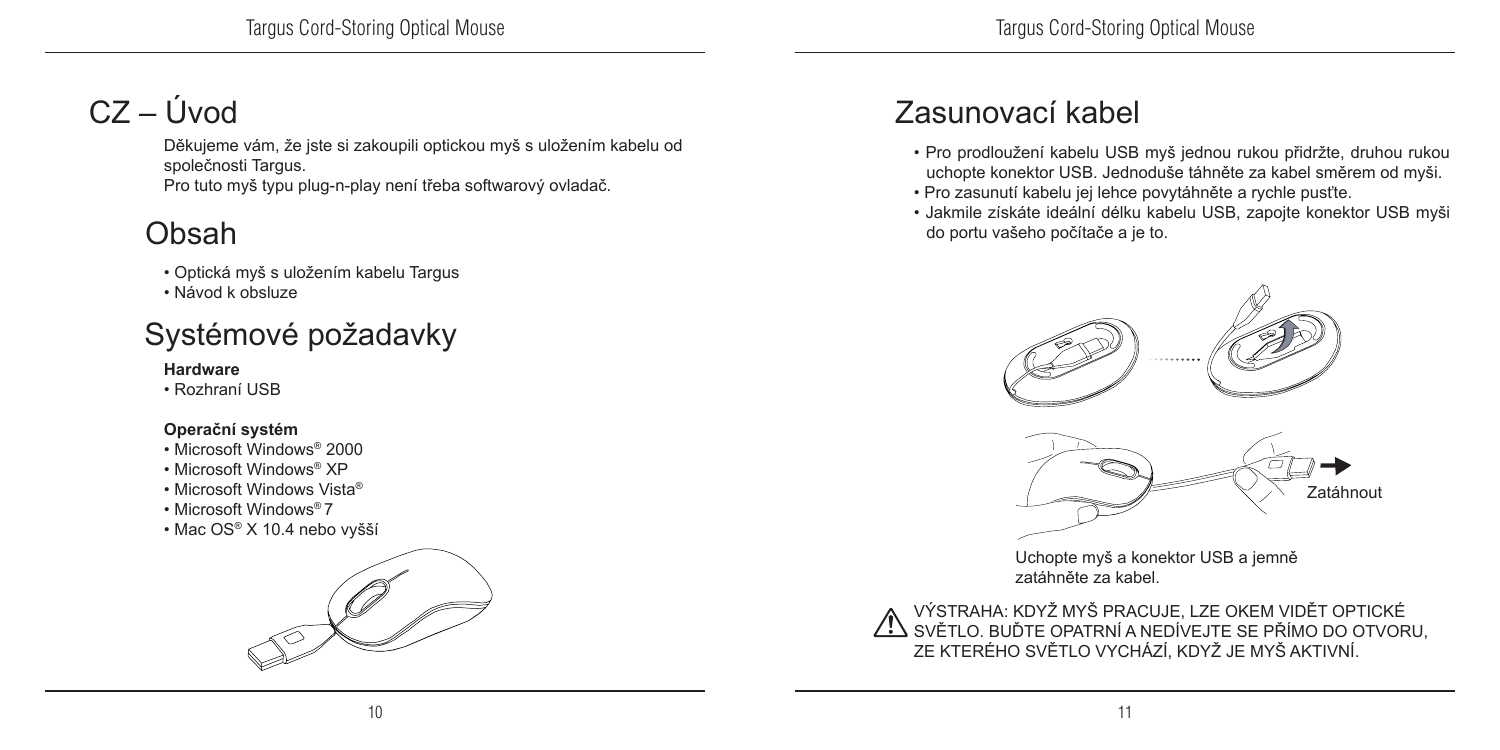### DE – Einführung

Vielen Dank, dass Sie sich für die Optische Maus mit Kabelfach von Targus entschieden haben. Diese sofort betriebsbereite Maus benötigt keinen Softwaretreiber.

### Inhalt

- Targus Optische Maus mit Kabelfach
- Bedienungsanleitung

### Systemanforderungen

#### **Hardware**

• USB-Schnittstelle

#### **Betriebssystem**

- Microsoft Windows® 2000
- Microsoft Windows® XP
- Microsoft Windows Vista®
- Microsoft Windows® 7
- Mac OS® X 10.4 oder später



### Einziehbares Kabel

- Halten Sie, um das Kabel zu verlängern, die Maus in der einen und den USB-Anschluss in der anderen Hand. Ziehen Sie dann einfach Kabel und Maus in entgegengesetzte Richtungen.
- Um das Kabel einzuziehen, ziehen Sie das Kabel ein wenig heraus und lassen es dann schnell los.
- Wenn Sie die ideale Länge des Kabels festgelegt haben, stecken Sie den USB-Anschluss der Maus in den USB Port Ihres Computers und los geht's.



Halten Sie Maus und USB-Anschluss und ziehen Sie sanft am Kabel.

WARNUNG: IST DIE MAUS IN BETRIEB, IST OPTISCHES LICHT FÜR DAS BLOSSE AUGE SICHTBAR. ACHTEN SIE DARAUF, NICHT DIREKT IN DIE AUSTRITTSÖFFNUNG ZU SEHEN, WENN DIE MALIS AKTIV IST.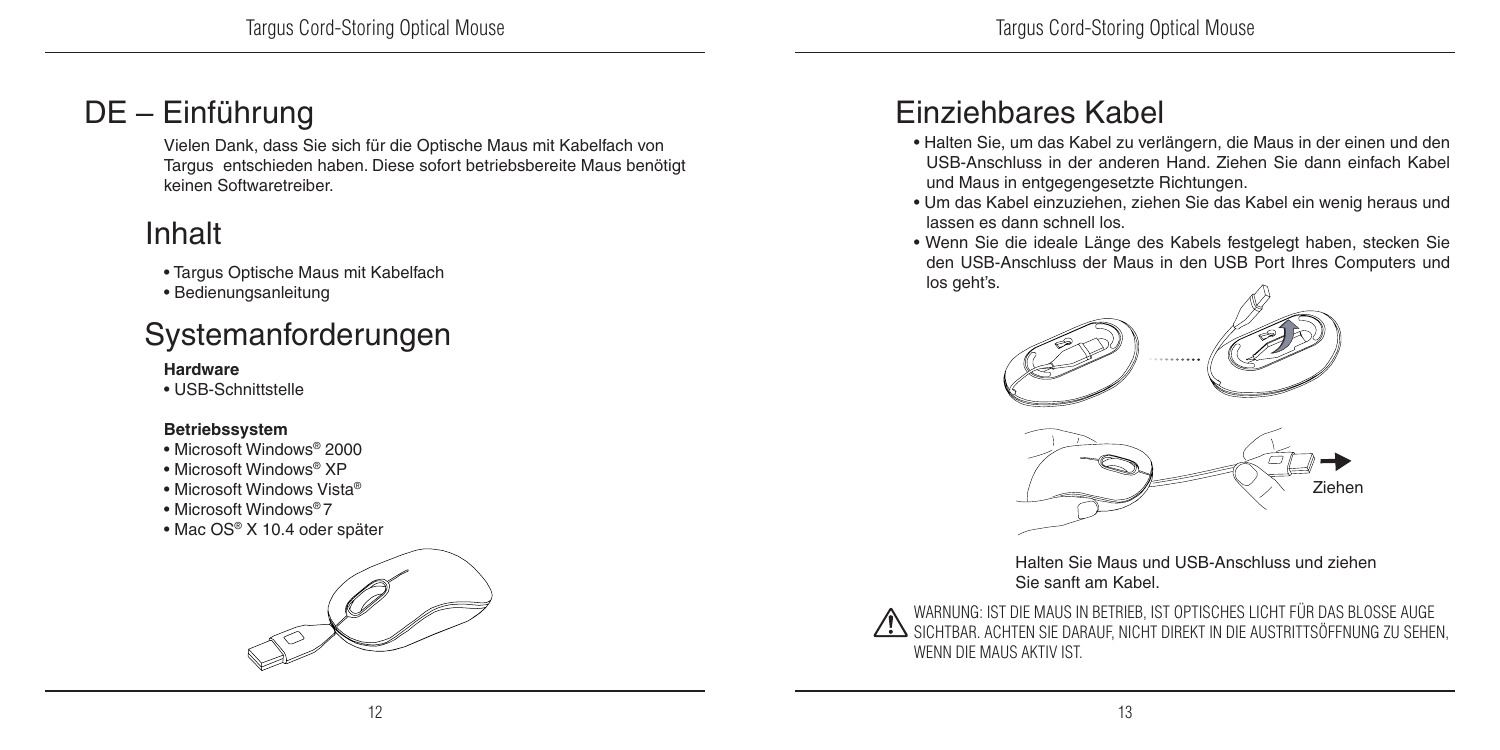#### DK – Introduktion

Tak fordi du valgte at købe en Targus Optisk Mus med Ledningsopbevaring. Du har ikke brug for en software driver for at bruge denne plug-nplay mus.

#### Indhold

- Targus Optisk Mus med Ledningsopbevaring
- Brugsanvisning

#### **Systemkrav**

#### **Hardware**

• USB interface

#### **Operativsystem**

- Microsoft Windows® 2000
- Microsoft Windows® XP
- Microsoft Windows Vista®
- Microsoft Windows® 7
- Mac OS® X 10,4 eller nyere



### Udtrækkelig ledning

- Ledningen forlænges ved at holde musen i den ene hånd og USB forbinderen i den anden. Træk ledningen væk fra musen.
- Ledningen trækkes tilbage ved at trække let i den og slippe hurtigt.
- Når du har trukket USB ledningen ud til den ideelle længde, sættes USB forbinderen i din computers USB port, og du er klar.



Hold musen og USB forbinderen og træk forsigtigt i ledningen

ADVARSEL: MENS MUSEN ER AKTIV, KAN DET OPTISKE LYS SES AF ØJET, SÅ DU MÅ IKKE KIGGE DIREKTE I LYSKILDEN, NÅR MUSEN ER AKTIV.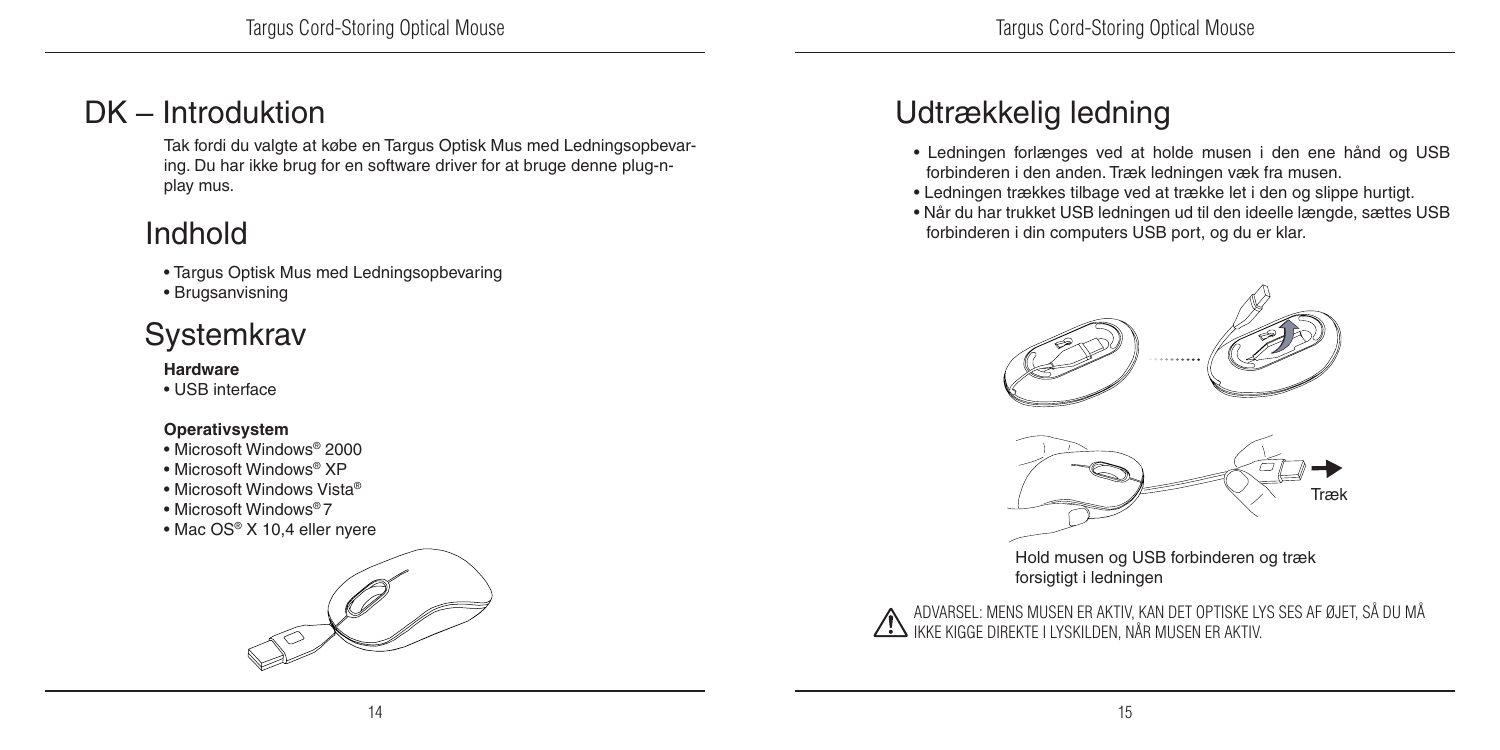#### EE – Sissejuhatus

Täname teid Targus keritava juhtmega optilise hiire ostmise eest. Antud ühenda-ja-kasuta hiir ei vaja tarkvara draiverit.

#### Komplekti kuulub

- Targus keritava juhtmega optiline hiir
- Kasutusjuhend

#### Nõuded süsteemile

**Riistvara**

• USB liides

#### **Operatsioonisüsteem**

- Microsoft Windows® 2000
- Microsoft Windows® XP
- Microsoft Windows Vista®
- Microsoft Windows® 7
- Mac OS® X 10.4 või hilisem



### Sissetõmmatav juhe

- Juhtme pikendamiseks hoidke ühe käega hiirt ning teise käega USB pistikut. Lihtsalt tõmmake juhet hiirest eemale.
- Juhtme sisse tõmbamiseks tõmmake juhet kergelt ning vabastage seejärel kiirelt.
- Kui te olete saavutanud USB juhtme vajaliku pikkuse, ühendage USB pistik teie arvuti USB porti ning te olete kasutamiseks valmis.



Hoidke hiirt ja USB pesa ning tõmmake juhet ettevaatlikult.

HOIATUS: HIIRE TÖÖTAMISE AJAL ON OPTILINE VALGUS PALJA SILMAGA NÄHTAV. OLGE ETTEVAATLIKUD NING ÄRGE VAADAKE TÖÖTAVA HIIRE VALGUSALLIKA AVASSE.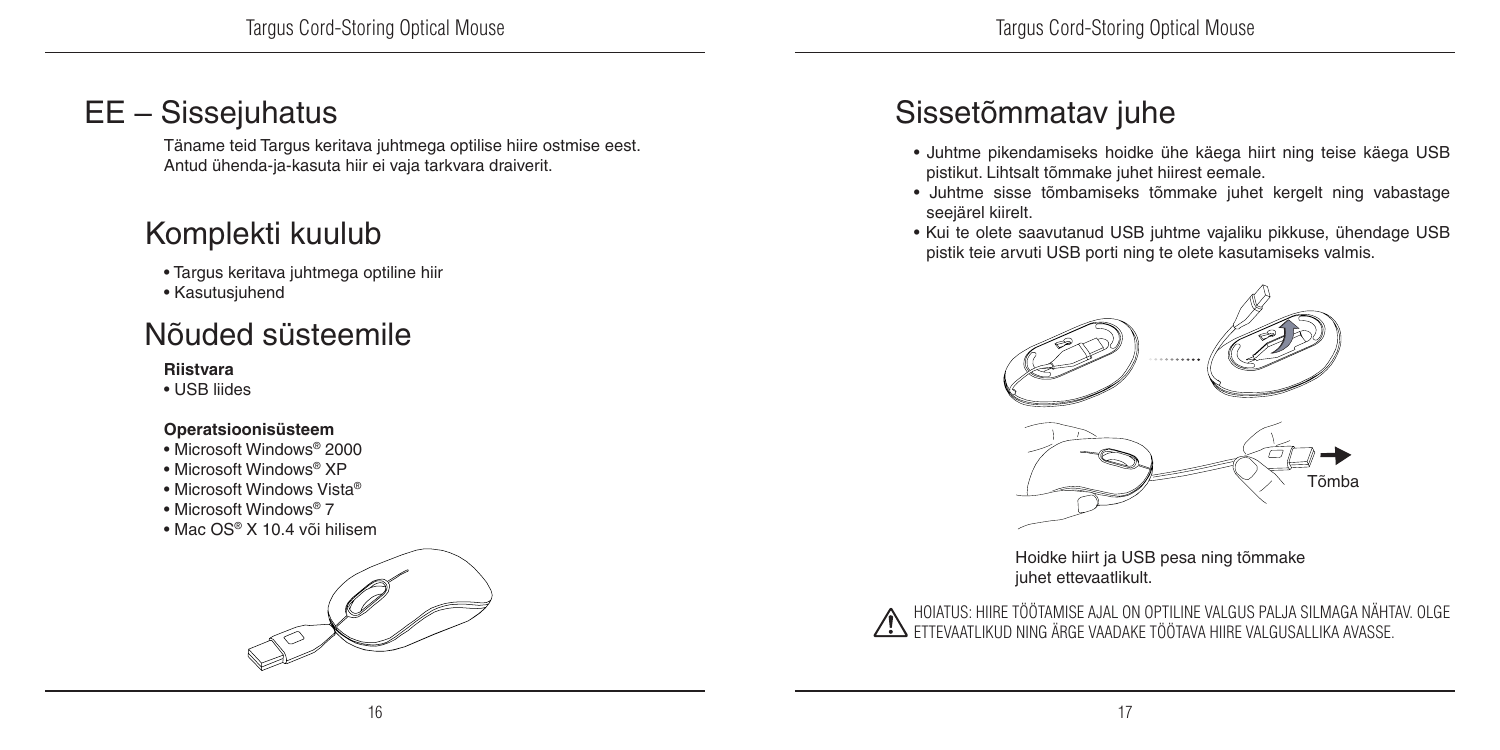#### ES – Introducción

Le agradecemos la adquisición del Ratón Óptico con Compartimento para Cable de Targus. Este ratón plug-n-play no requiere ningún software adicional.

### Contenido

• Ratón Óptico con Compartimento para Cable de Targus

• Manual de Instrucciones

### Requisitos del Sistema

#### **Hardware**

• Interfaz USB

#### **Sistema Operativo**

- Microsoft Windows® 2000
- Microsoft Windows® XP
- Microsoft Windows Vista®
- Microsoft Windows® 7
- Mac OS® X 10.4 o versión más reciente



### Cable Retráctil

- Para alargar el cable, sujete el ratón en una mano y el conector USB en la otra. Basta con estirar del cable alejándolo del ratón.
- Para retraer el cable, extiendalo ligeramente y suelteló enseguida.
- Cuando disponga de la longitud deseada, conecte la clavija USB al puerto USB de su ordenador y ya está listo para usar.



Sujete el ratón y el conector USB y tire del cable ligeramente.

ADVERTENCIA: MIENTRAS EL RATÓN FUNCIONA, PODRÁ VER LUZ ÓPTICA. NO MIRE DI-RECTAMENTE AL ORIFICIO DE EMISIÓN DEL LÁSER MIENTRAS EL RATÓN ESTÁ ACTIVO.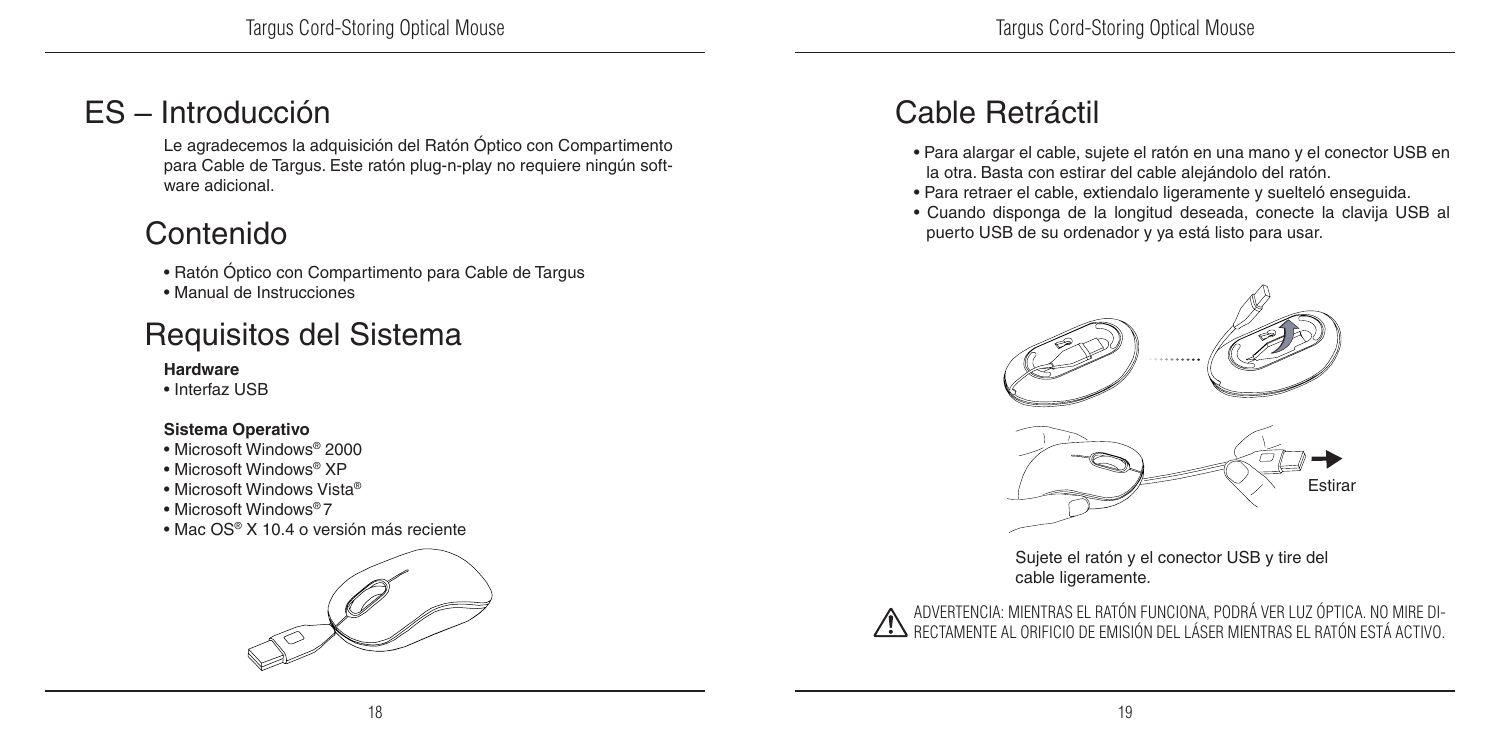#### FI – Johdanto

Kiitos hankkimasi johdon varastoivan optisen Targus-hiiren johdosta. Tämä kytke-ja-käytä hiiri ei vaadi ohjelmistoajuria.

### Sisältö

- Targus johdon varastoiva optinen hiiri
- Käyttöopas

### Järjestelmävaatimukset

#### **Laitteisto**

• USB-liitäntä

#### **Käyttöjärjestelmä**

- Microsoft Windows® 2000
- Microsoft Windows® XP
- Microsoft Windows Vista®
- Microsoft Windows® 7
- Mac OS® X 10.4 tai myöhempi versio



### Sisäänvedettävä johto

- Pidentääksesi johtoa, pitele hiirtä yhdessä kädessä ja USB-liitintä toisessa. Sinun tarvitsee vain vetää johtoa poispäin hiirestä.
- Kelataksesi johdon sisään, pidennä johtoa hieman ja päästä sitten nopeasti irti.
- Kun olet saavuttanut halutun johdon pituuden, kytke USB-liitin tietokoneesi USB-porttiin ja olet valmis.



Pitele hiirtä ja USB-liitintä ja vedä johtoa varovasti.

VAROITUS: KUN HIIRI ON TOIMINNASSA, OPTINEN VALO NÄKYY PALJAALLA SILMÄLLÄ. OLE VAROVAINEN ÄLÄKÄ KATSO SUORAAN AUKKOON KUN HIIRI ON AKTIIVINEN.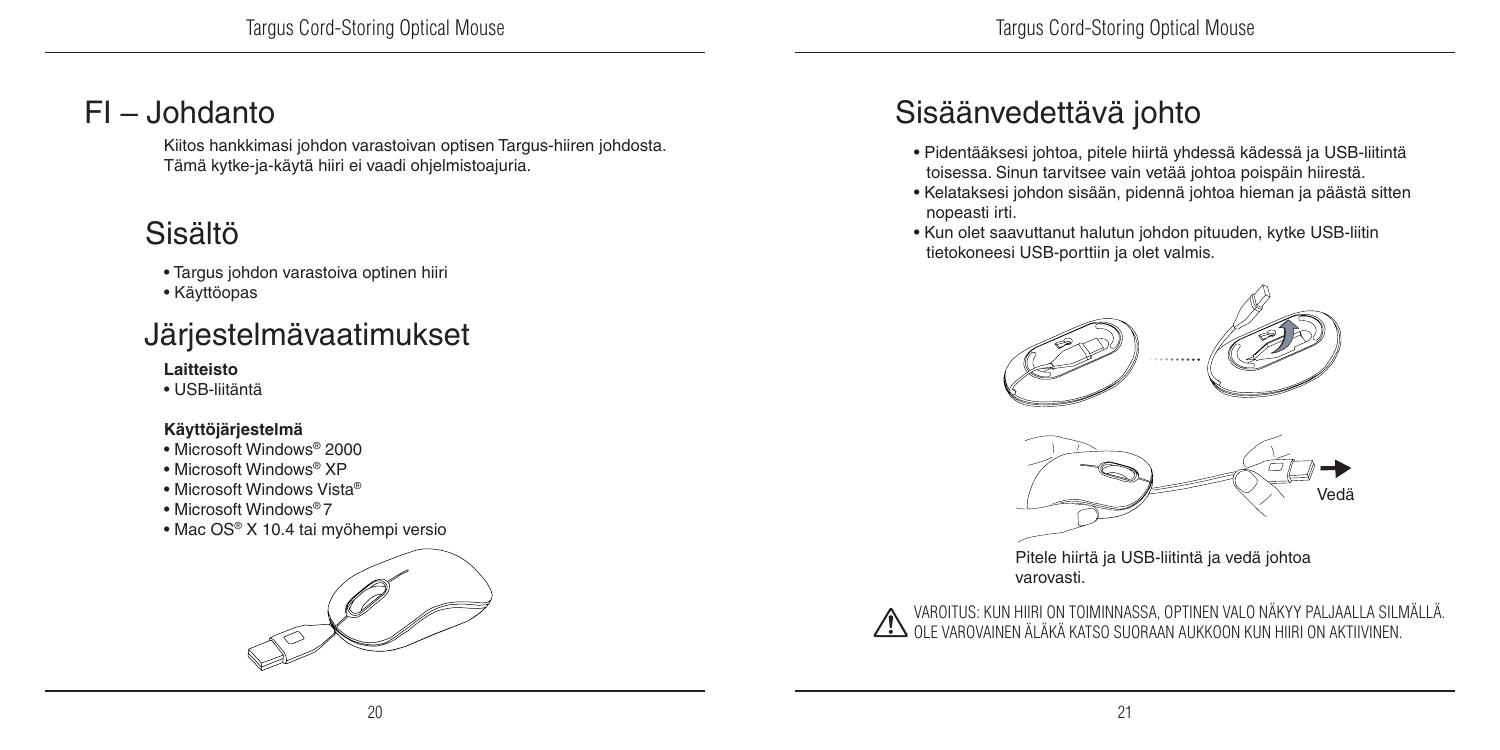#### FR – Introduction

Nous vous remercions d'avoir acheté cette souris optique avec compartiment de rangement du cordon de chezTargus. Ce périphérique est de type plug&play et donc ne nécessite aucun pilote spécifique.

#### Contenu de la boîte

- 1 x souris optique avec compartiment de rangement du cordon
- 1 x manuel d'utilisateur

### Configuration système requise

#### **Matériel**

• Interface USB

#### **Système d'exploitation**

- Microsoft Windows® 2000
- Microsoft Windows® XP
- Microsoft Windows Vista®
- Microsoft Windows® 7
- Mac OS® X 10.4 ou supérieure



#### Cordon rétractable

- Pour allonger le cordon, prenez la souris d'une une main et le connecteur USB de l'autre.
- Pour rentrer le cordon, tirez légèrement dessus et relâchez-le immédiatement.
- Lorsque le cordon USB est à la bonne longueur, branchez la souris sur un port USB de votre ordinateur. Elle est prête à être utilisée.



Prenez la souris et son connecteur USB, puis tirez doucement le cordon.

AVERTISSEMENT : LORSQUE LA SOURIS FONCTIONNE, SON RAYON OPTIQUE EST VISIBLE À L'OEIL NU. NE REGARDEZ PAS DIRECTEMENT LA SOURCE ÉMETTRICE DE CE RAYON TOUT LE TEMPS QUE LA SOURIS EST ALLUMÉE.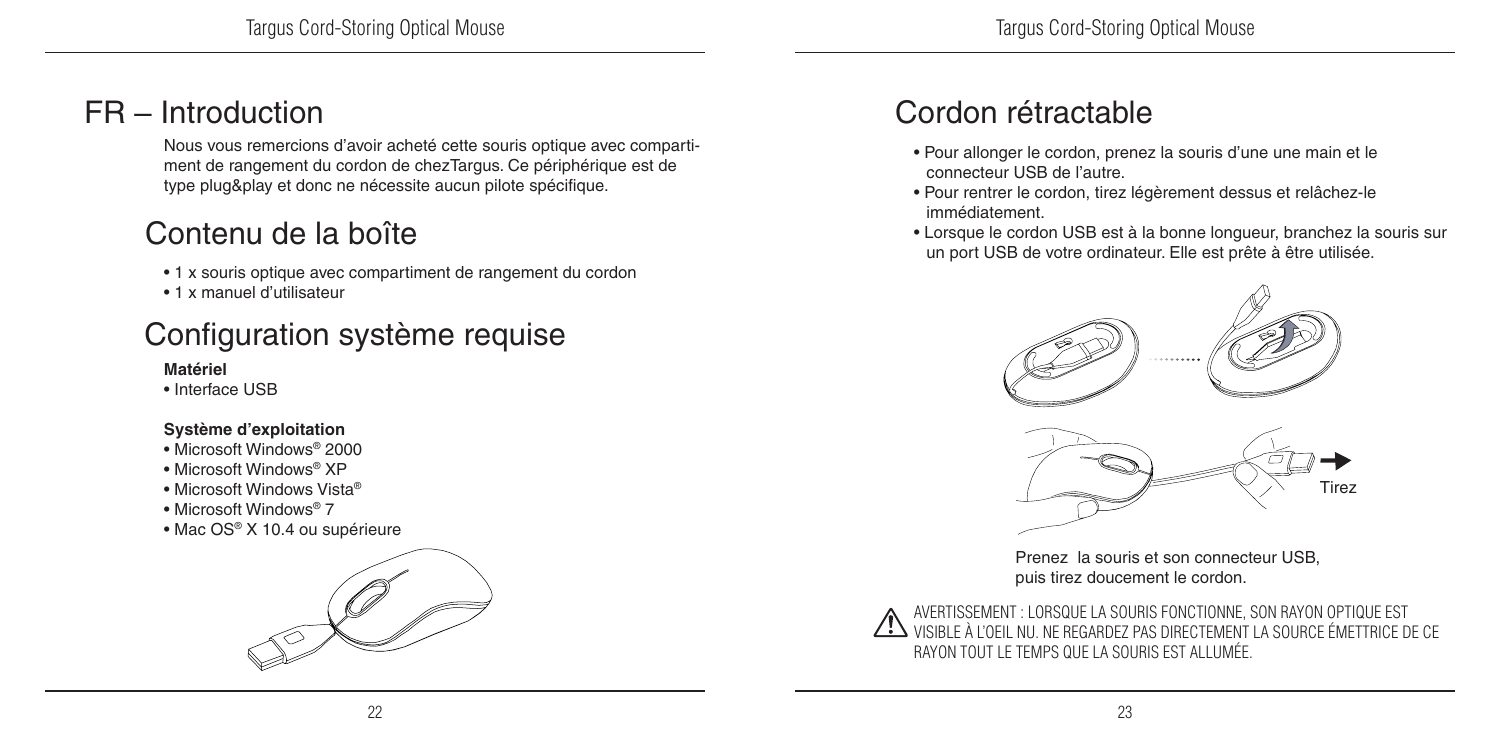### GR – Εισαγωγή

Σας ευχαριστούμε που αγοράσατε το οπτικό ποντίκι τής Targus με χώρο φύλαξης του καλωδίου. Το συγκεκριμένο ποντίκι είναι συσκευή για τοποθέτηση και άμεση λειτουργία και δεν απαιτεί πρόγραμμα οδήγησης λογισμικού.

### Περιεχόμενα

• Οπτικό ποντίκι τής Targus με χώρο φύλαξης του καλωδίου

• Οδηγός χρήσης

### Απαιτήσεις συστήματος

**Υλικό**

• Διεπαφή USB

#### **Λειτουργικό σύστημα**

- Microsoft Windows® 2000
- Microsoft Windows® XP
- Microsoft Windows Vista®
- Microsoft Windows® 7
- Mac OS® X 10.4 ή μεταγενέστερη έκδοση



### Συσπειρούμενο καλώδιο

- Για να επιμηκύνετε το καλώδιο, κρατήστε με το ένα χέρι το ποντίκι και με το άλλο το σύνδεσμο USB. Απλά τραβήξτε το καλώδιο μακριά από το ποντίκι.
- Για να τυλίξετε το καλώδιο, τεντώστε ελαφρά το καλώδιο και αφήστε το γρήγορα.
- Μόλις σταθεροποιήσετε το καλώδιο στο ιδανικό για εσάς μήκος, συνδέστε το βύσμα τού συνδέσμου USB στη θύρα USB τού υπολογιστή σας και είστε έτοιμοι.



Κρατήστε το ποντίκι και το σύνδεσμο USB και τραβήξτε το καλώδιο ελαφρά.

ΠΡΟΕΙΔΟΠΟΙΗΣΗ: ΟΣΗ ΩΡΑ ΛΕΙΤΟΥΡΓΕΙ ΤΟ ΠΟΝΤΙΚΙ, ΤΟ ΦΩΣ ΤΟΥ ΟΠΤΙΚΟΥ ΜΗΧΑΝΙΣΜΟΥ ΔΕΝ ΕΙΝΑΙ ΟΡΑΤΟ ΜΕ ΓΥΜΝΟ ΜΑΤΙ. ΠΡΟΣΕΞΤΕ ΩΣΤΕ ΝΑ ΜΗΝ ΚΟΙΤΑΤΕ ΑΠΕΥΘΕΙΑΣ ΣΤΗΝ ΟΠΗ ΤΟΥ ΕΚΠΟΜΠΟΥ ΟΣΟ ΕΙΝΑΙ ΕΝΕΡΓΟ ΤΟ ΠΟΝΤΙΚΙ.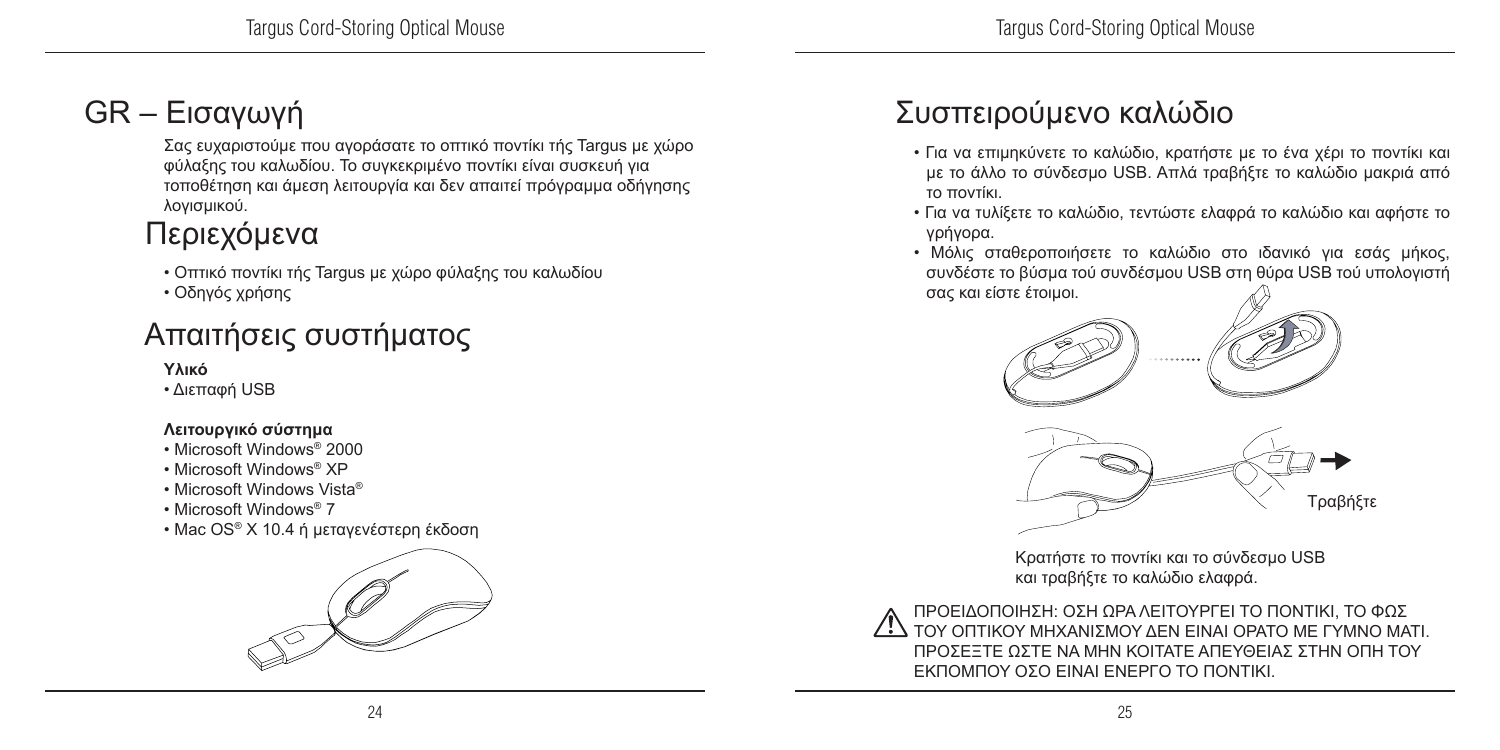### HR – Uvod

Zahvaljujemo na kupnji Targus optičkog miša s pretincem za kabel. Ovaj miš funkcionira na principu uključi-i-radi te ne zahtijeva dodatne pogonske programe.

### Sadržaj

- Targus optički miš s pretincem za kabel
- Korisničke upute

### Zahtjevi sustava

#### **Hardver**

• USB sučelje

#### **Operativni sustav**

- Microsoft Windows® 2000
- Microsoft Windows® XP
- Microsoft Windows Vista®
- Microsoft Windows® 7
- Mac OS® X 10.4 ili novija verzija



### Kabel na uvlačenje

- Za produžavanje kabela, u jednu ruku uzmite miš, a u drugu USB priključak. Povucite kabel u suprotnom smjeru od miša.
- Za uvlačenje kabela, kratko povucite kabel i odmah pustite.
- Kada odredite idealnu dužinu kabela, uključite USB priključak miša u USB priključak vašeg računala i spremni ste za rad.



Primite miš i USB priključak i nježno povucite kabel.

UPOZORENJE: KADA JE MIŠ U UPORABI, OPTIČKO SVJETLO VIDLJIVO JE OBIČNOM OKU. PAZITE DA NE POGLEDATE IZRAVNO U OTVOR ZA OPTIČKE ZRAKE DOK JE MIŠ AKTIVAN.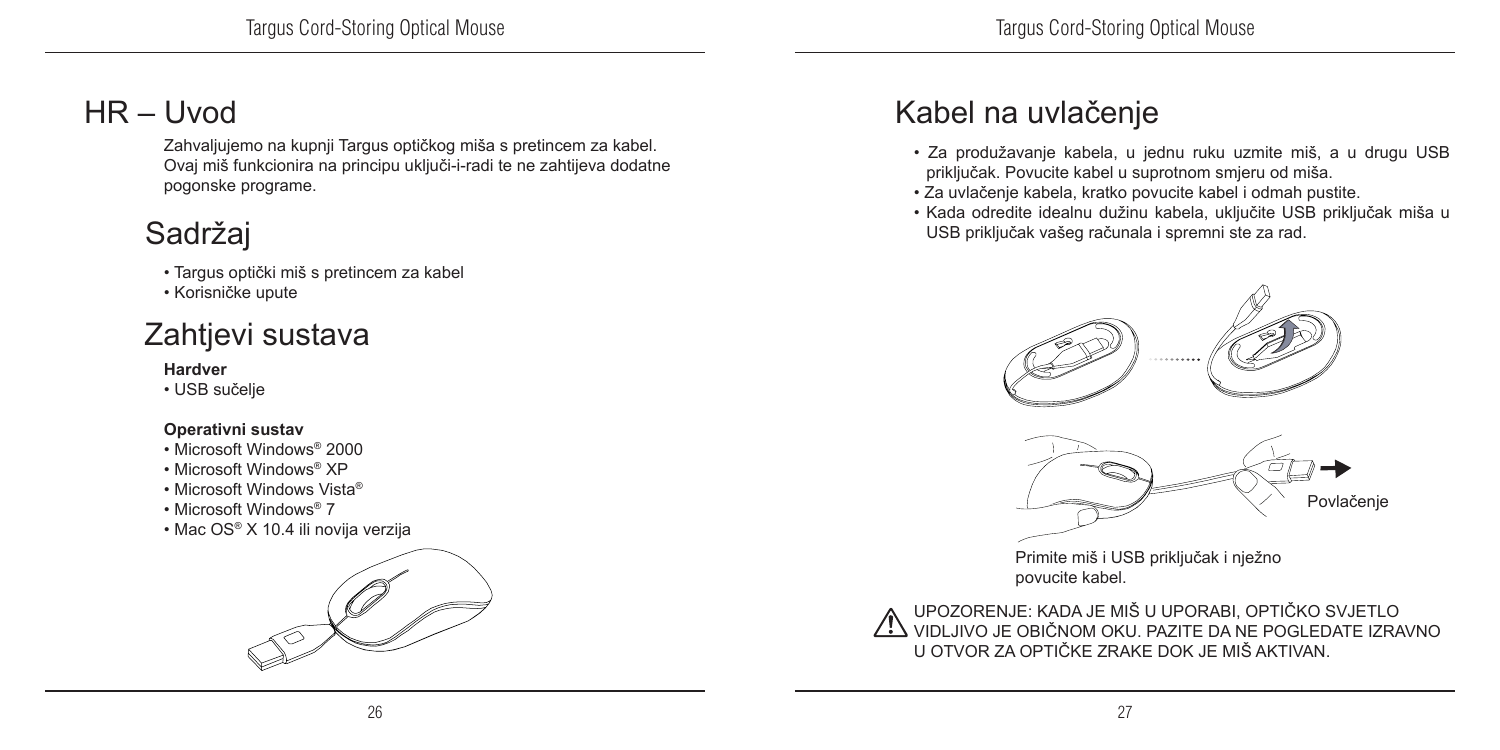#### HU – Bevezetés

Köszönjük, hogy a Targus kábeltárolós optikai egeret vásárolta meg. A plug-and-play egérhez meghajtó szoftver nem szükséges.

#### Tartalom

- Targus kábeltárolós optikai egér
- Használati útmutató

#### Rendszerkövetelmények

#### **Hardver**

• USB-csatlakozófelület

#### **Operációs rendszer**

- Microsoft Windows® 2000
- Microsoft Windows® XP
- Microsoft Windows Vista®
- Microsoft Windows® 7
- Mac OS® X 10.4 vagy újabb



### Visszahúzható kábel

- A kábel meghosszabbításához az egyik kezével fogja meg az egeret, a másikkal pedig az USB-csatlakozót. Egyszerűen húzza ki a kábelt az egérből.
- A kábel visszacsévéléséhez kissé húzza ki, majd gyorsan engedje el a kábelt.
- Ha a kihúzott USB-kábel hossza megfelelő, az egér USB-csatlakozóját csatlakoztassa a számítógép USB-aljzatára és az egér használatra kész.



Fogja meg az egeret és az USB-csatlakozót, és finoman húzza meg a kábelt.

FIGYELEM! AZ EGÉR MŰKÖDÉSE KÖZBEN LÉZERSUGÁRZÁS ÉRHETI A SZEMET. NE NÉZZEN KÖZVETLENÜL A MŰKÖDŐ EGÉR FÉNYKIBOCSÁTÓ NYÍLÁSÁBA.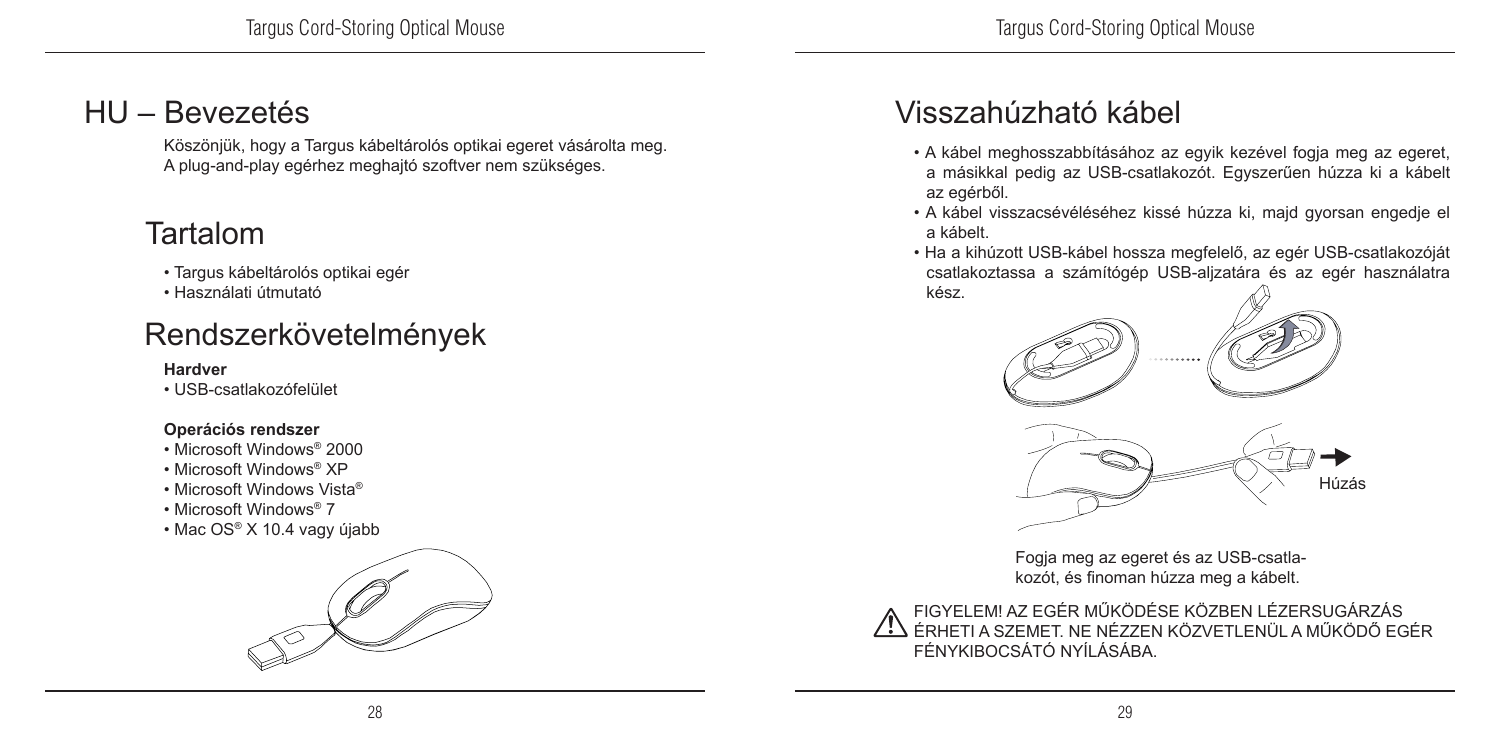#### IT – Introduzione

Grazie per aver acquistato il mouse ottico con vano per cavo Targus. Il mouse plug and play non necessita di software per il driver.

### **Contenuto**

- Mouse ottico con vano per cavo Targus
- Guida per l'utente

#### Requisiti necessari al sistema

#### **Hardware**

• Interfaccia USB

#### **Sistema operativo**

- Microsoft Windows® 2000
- Microsoft Windows® XP
- Microsoft Windows Vista®
- Microsoft Windows® 7
- Mac OS® X 10.4 o successivo



#### Cavo retrattile

- Per allungare il cavo tenere il mouse in una mano e il connettore USB nell'altra e allontanare, tirandolo, il cavo dal mouse.
- Per riporre il cavo tirarlo un po' verso l'esterno e rilasciarlo rapidamente.
- Quando si raggiunge la lunghezza ideale del cavo inserire il connettore USB nella porta USB del computer e siete pronti all'uso.



Tenere il mouse e il cavo USB e tirare delicatamente il cavo.

ATTENZIONE: MENTRE IL MOUSE È IN FUNZIONE, LA LUCE OTTICA È VISIBILE A OC-CHIO NUDO. FARE ATTENZIONE A NON GUARDARE DIRETTAMENTE NEL FORO DA CUI COMPARE LA LUCE MENTRE IL MOUSE È ATTIVO.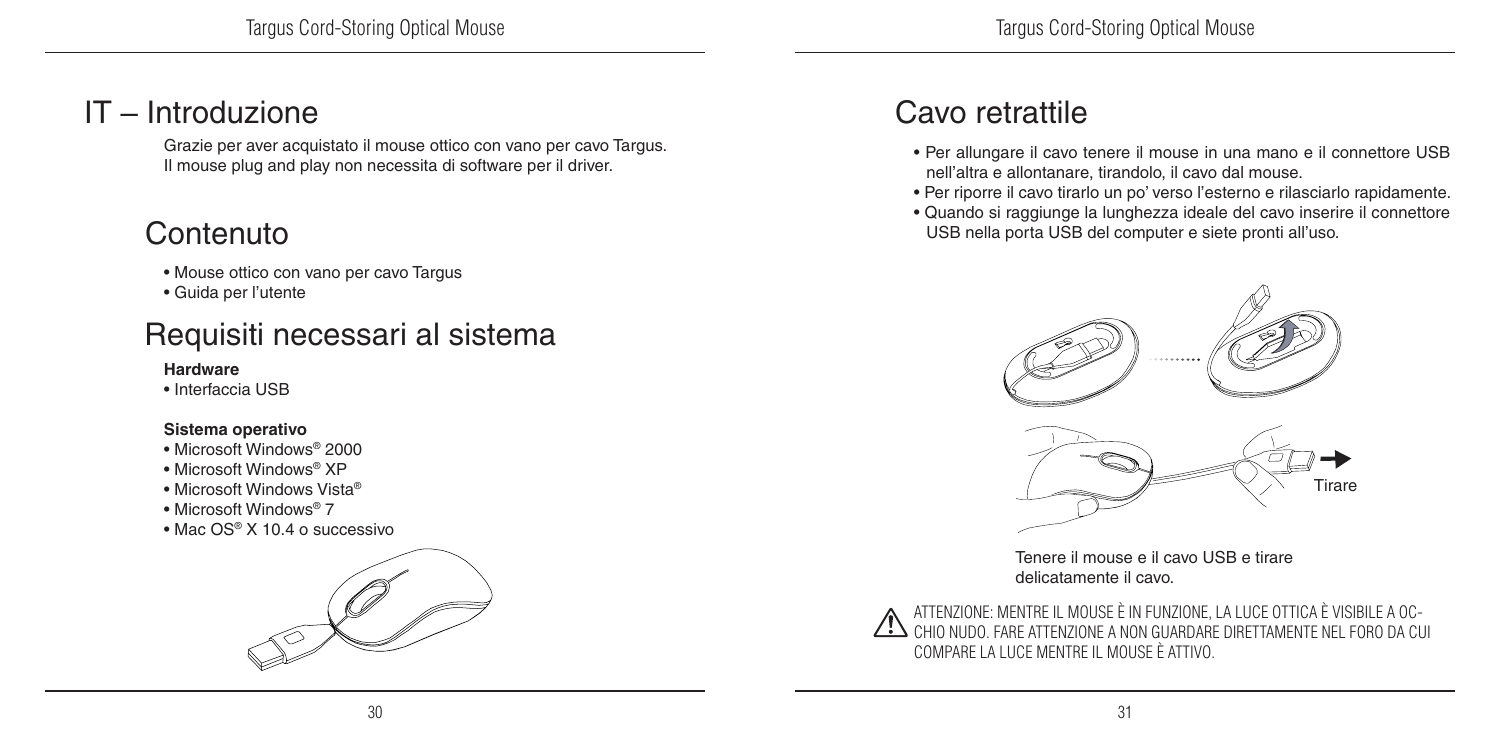### LT – Ivadas

Dėkojame, kad įsigijote "Targus" optinę pelę su nuimamu laidu. Šiai "prijungti ir leisti" pelei nereikalinga programinė tvarkyklė.

### Turinys

- "Targus" optinė pelė su nuimamu laidu
- Vartotojo gidas

### Reikalavimai sistemai

#### **Aparatinė įranga**

• USB sasaja

#### **Operacinė sistema**

- "Microsoft Windows® 2000"
- .Microsoft Windows<sup>®</sup> XP"
- Microsoft Windows Vista®"
- .Microsoft Windows<sup>®</sup> 7"
- Mac OS® X 10.4" ar naujesnė



### Ištraukiamas laidas

- Norėdami pailginti laidą, vienoje rankoje laikykite pelę, o kitoje USB jungtį. Ištraukite laidą iš pelės.
- Norėdami sutraukti laidą, šiek tiek patraukite laidą ir greitai atleiskite.
- Kai yra nustatytas reikalingas laido ilgis, įjunkite USB jungiamąjį elementą į kompiuterio USB prievadą, ir įrenginys jau paruoštas darbui.



Laikykite pelę ir USB jungtį bei švelniai patraukite laidą.

PERSPĖJIMAS: VEIKIANT PELEI, OPTINĖ ŠVIESA YRA MATOMA PLIKA AKIMI. BŪKITE ATSARGŪS IR NEŽIŪRĖKITE TIESIAI Į SPIN-DUOLIO SKYLUTĘ, KOL PELĖ AKTYVI.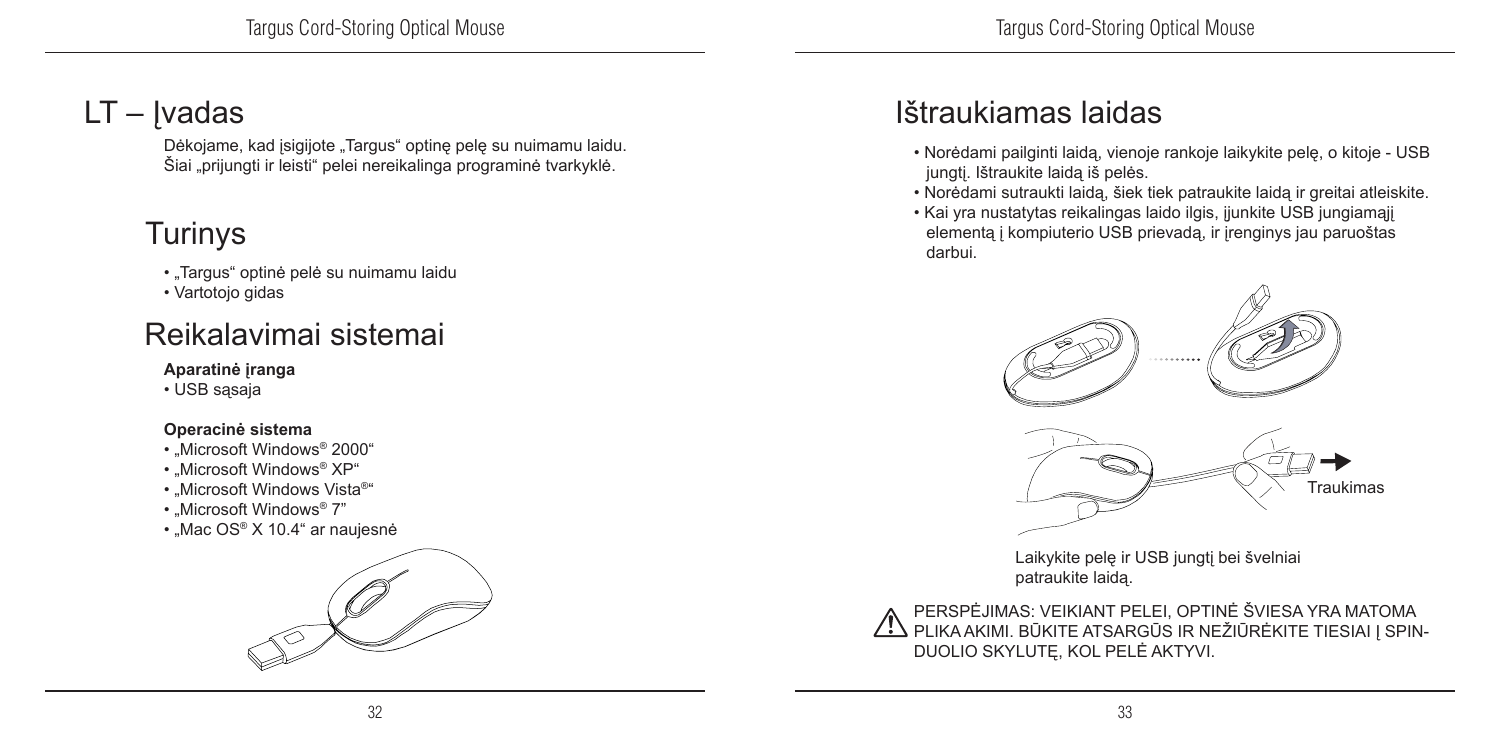#### LV – Ievads

Apsveicam, ka esat iegādājies Targus optisko peli ar ievelkamu vadu. Tai ir standarts plug-and-play, kad nav nepieciešams programmatūras dzinis.

### **Saturs**

- Targus optiskā pele ar ievelkamu vadu
- Lietošanas instrukcija

### Sistēmas prasības

#### **Aparatūra**

• USB interfeiss

#### **Operētājsistēma**

- Microsoft Windows® 2000
- Microsoft Windows® XP
- Microsoft Windows Vista®
- Microsoft Windows® 7
- Mac OS® X 10.4 vai jaunāka



#### Ievelkams vads

- Lai pagarinātu vadu, turiet peli vienā rokā un USB savienotāju otrā. Vienkārši velciet vadu prom no peles.
- Lai ievilktu vadu pelē, iztaisnojiet vadu un palaidiet ātri vaļā.
- Kad nofiksēts vēlamais vada garums, iespraudiet USB savienotāju datora pieslēgvietā, un jūs varat sākt lietot peli.



Turiet peli un USB savienotāju un pavelciet viegli vadu

BRĪDINĀJUMS: PELEI DARBOJOTIES, OPTISKĀ GAISMA IR REDZA-MA AR NEAPBRUŅOTU ACI. ESIET UZMANĪGS UN NESKATIETIES TIEŠI GAISMAS IZSTAROŠANAS CAURUMĀ, KAD PELE IR AKTĪVA.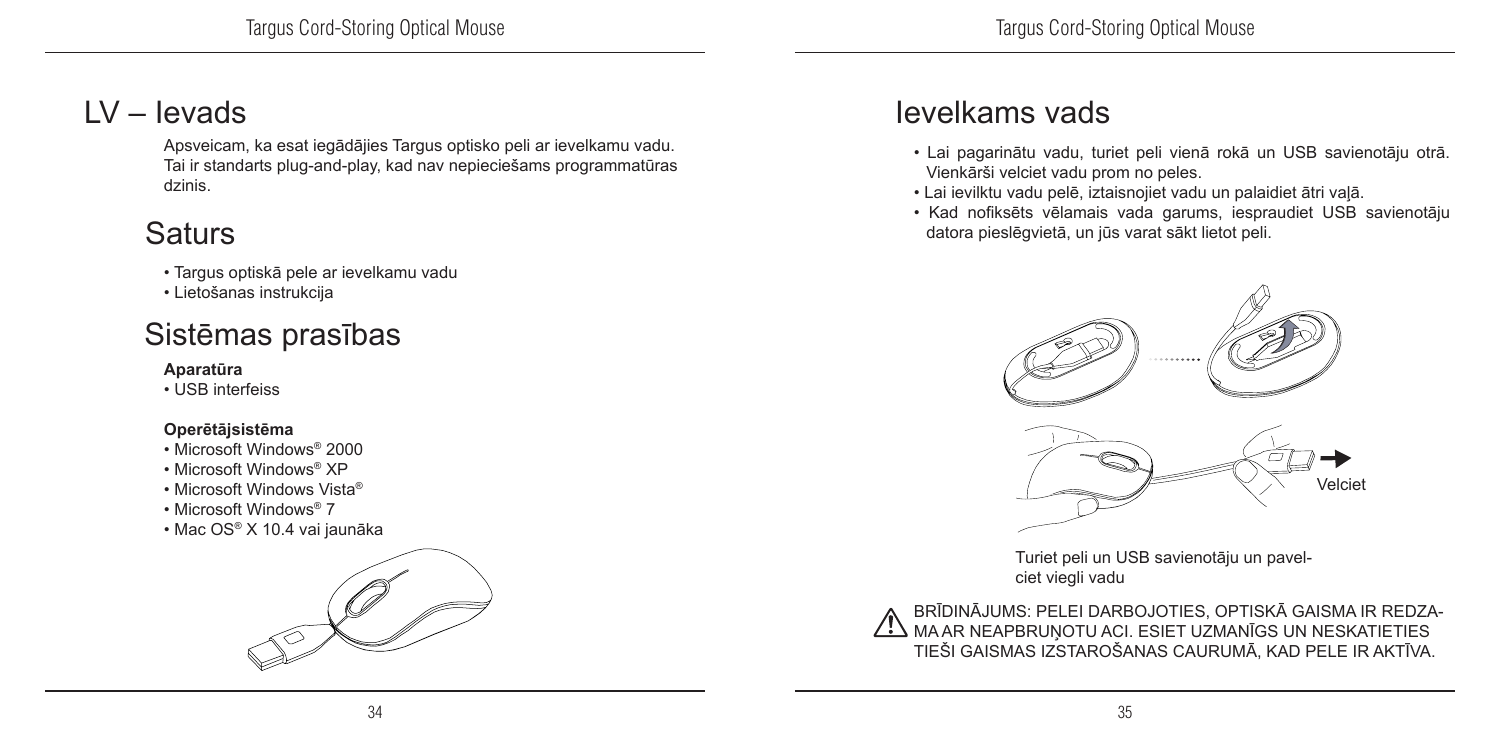#### NL – Introductie

Hartelijk dank voor de aanschaf van de Targus Cord-Storing Optical Mouse (Targus Optische Muis met opbergruimte voor kabel). Deze "plug-n-play" ("insteken en spelen") muis heeft geen softwaredriver nodig.

#### Inhoud

• Targus Cord-Storing Optical Mouse (Targus Optische Muis met opbergruimte voor kabel)

• Gebruikershandleiding

#### Systeemvereisten

#### **Hardware**

• USB communicatie

#### **Besturingssysteem**

- Microsoft Windows® 2000
- Microsoft Windows® XP
- Microsoft Windows Vista®
- Microsoft Windows® 7
- Mac OS® X 10.4 of recenter



#### Intrekbare kabel

- Houd, om de kabel uit te rekken, de muis in de ene hand en de USB stekker in de andere. Trek vervolgens gemakkelijk de kabel verder uit de muis.
- Om de kabel weer in te trekken, rekt u deze eerst een klein stukje verder uit en laat hem dan snel los.
- Steek, wanneer de ideale kabellengte is verkregen, de USB stekker in de USB uitgang van uw computer en u bent klaar voor gebruik.



Houd de muis en de USB stekker vast en trek voorzichtig aan het snoer.

WAARSCHUWING: ALS DE MUIS IN GEBRUIK IS, IS OPTISCH LICHT ZICHTBAAR VOOR HET BLOTE OOG. KIJK NIET RECHTSTREEKS IN DE LICHTBRON ALS DE MUIS ACTIEF IS.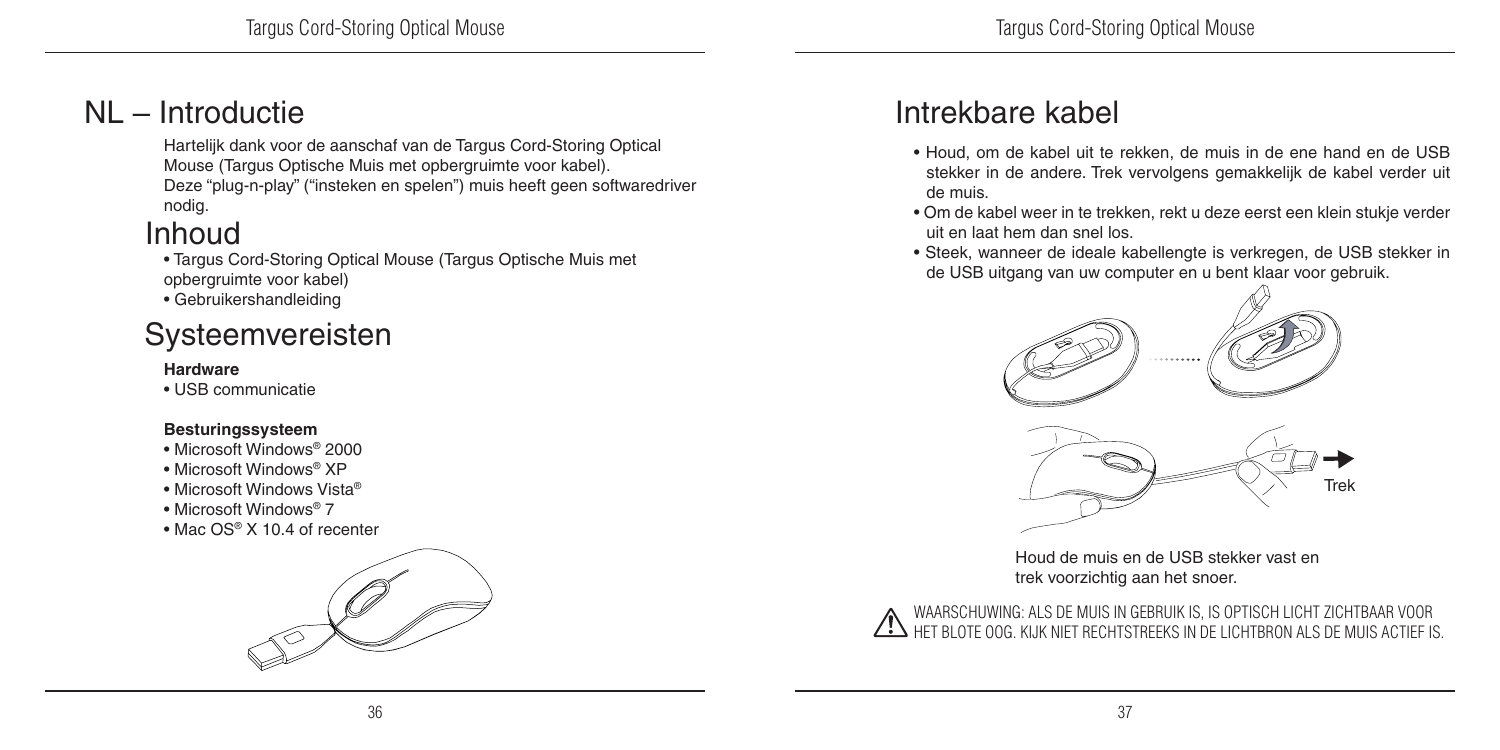#### NO – Introduksjon

Takk for at du kjøpte en Targus optisk mus med ledningsoppbevaring. Denne "plug-n-play"-musen krever ingen programvarestasjon.

#### Innhold

- Targus optisk mus med ledningsoppbevaring
- Brukerveiledning

#### **Systemkrav**

#### **Maskinvare**

• USB-grensesnitt

#### **Operativsystem**

- Microsoft Windows® 2000
- Microsoft Windows® XP
- Microsoft Windows Vista®
- Microsoft Windows® 7
- Mac OS® X 10.4 eller nyere



### Uttrekkbar ledning

- For å trekke ut ledningen, hold musen i én hånd og USB-koplingsstykket i den andre. Dra deretter ledningen bort fra musen.
- For å trekke inn ledningen, utvid ledningen litt og slipp raskt.
- Når du har fått ønsket lengde på ledningen, koble USB-koplingsstykket til datamaskinens USB-port, så er den klar til bruk.



Hold i musen og USB-koplingsstykket og dra forsiktig i ledningen.

ADVARSEL: NÅR MUSEN ER I DRIFT, ER ET OPTISK LYS SYNLIG FOR DET NAKNE ØYE. PASS PÅ Å IKKE SE DIREKTE INN I HULLET NÅR MUSEN ER AKTIV.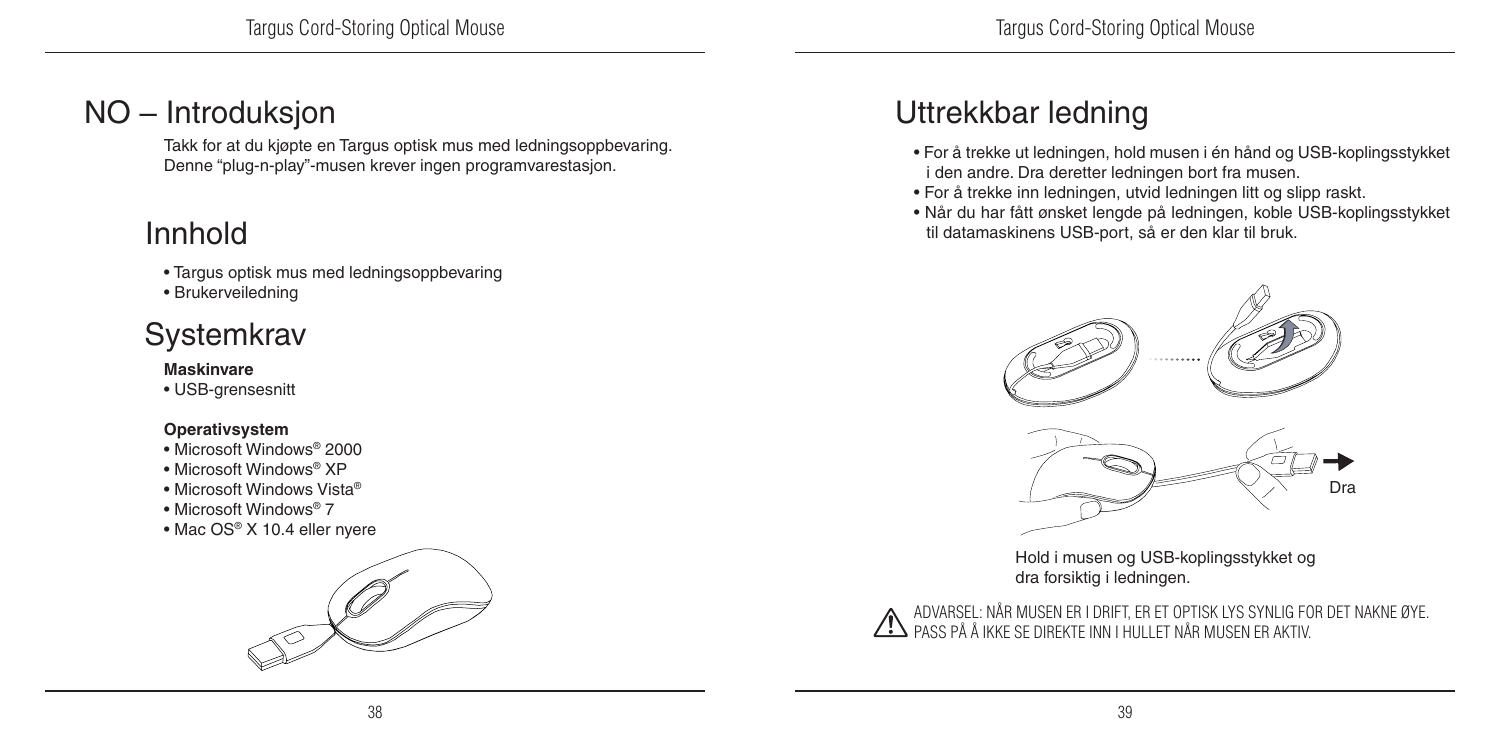### PL – Wstęp

Dziękujemy za zakup myszy optycznej firmy Targus z komorą na zwijany kabel. Mysz jest urządzeniem typu plug-n-play, które nie wymaga instalacji dodatkowych sterowników lub oprogramowania.

#### Zawartość opakowania

• Mysz optyczna firmy Targus z komorą na zwijany kabel.

• Podręcznik użytkownika.

### Wymagania systemowe

#### **Wymagania sprzętowe**

• Interfejs USB

#### **System operacyjny**

- Microsoft Windows® 2000
- Microsoft Windows® XP
- Microsoft Windows Vista®
- Microsoft Windows® 7
- Mac OS® X 10.4 lub późniejszy



### Zwijany kabel

- Aby rozwinąć przewód, jedną reką przytrzymać mysz, drugą ręką chwycić wtyczkę USB i pociągnąć jednocześnie mysz i wtyczkę w przeciwnym kierunku.
- Aby zwinąć przewód, delikatnie pociągnąć przewód i szybko zwolnić.
- Po rozwinięciu przewodu USB do żądanej długości, podłączyć wtyczkę USB do gniazda USB w komputerze. Po podłączeniu urządzenie będzie gotowe do użycia.



Przytrzymać mysz i wtyczkę USB i delikatnie pociągnąć przewód

UWAGA: W TRAKCIE PRACY MYSZY, SWIECI SIĘ ŚWIATŁO CZUJNI-KA OPTYCZNEGO I JEST ONO WIDOCZNE DLA LUDZKIEGO OKA. NIE NALEŻY PATRZEĆ BEZPOŚREDNIO NA ŹRÓDŁO ŚWIATŁA.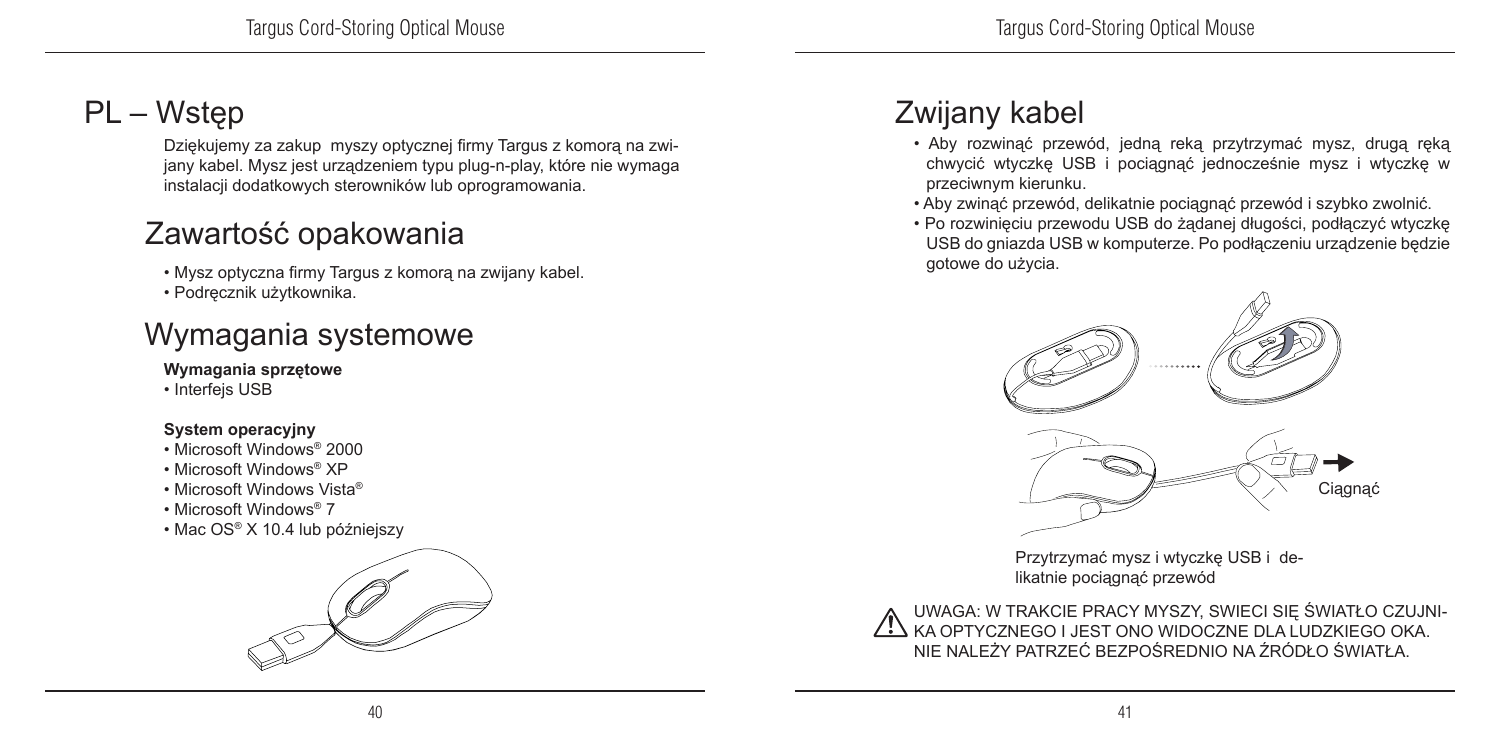### PT – Introdução

Obrigado por ter comprado o Rato Óptico Com Fio Interno Targus. Este rato "plug-n-play" (ligar e usar) não necessita de drive de software.

### Índice

- Rato Óptico Com Fio Interno Targus
- Manual do Utilizador

### Requisitos do sistema

#### **Hardware**

• Interface USB

#### **Sistema operativo**

- Microsoft Windows® 2000
- Microsoft Windows® XP
- Microsoft Windows Vista®
- Microsoft Windows® 7
- Mac OS® X 10.4 ou posterior



### Fio retráctil

- Para puxar o fio, segure no rato com uma mão e no conector USB na outra. Basta puxar o fio para fora do rato.
- Para meter o fio, puxe-o ligeiramente e largue-o rapidamente.
- Quando tiver o comprimento que deseja, meta o conector USB do rato na porta USB do computador e está pronto a trabalhar.



Segure no rato e no conector USB e empurre suavemente o fio.

AVISO: ENQUANTO O RATO ESTIVER A FUNCIONAR, A LUZ ÓPTICA É VISÍVEL A OLHO NU. TENHA O CUIDADO DE NÃO OLHAR DIRECTAMENTE PARA O ORIFÍCIO EMISSOR ENQUANTO O RATO ESTIVER ACTIVO.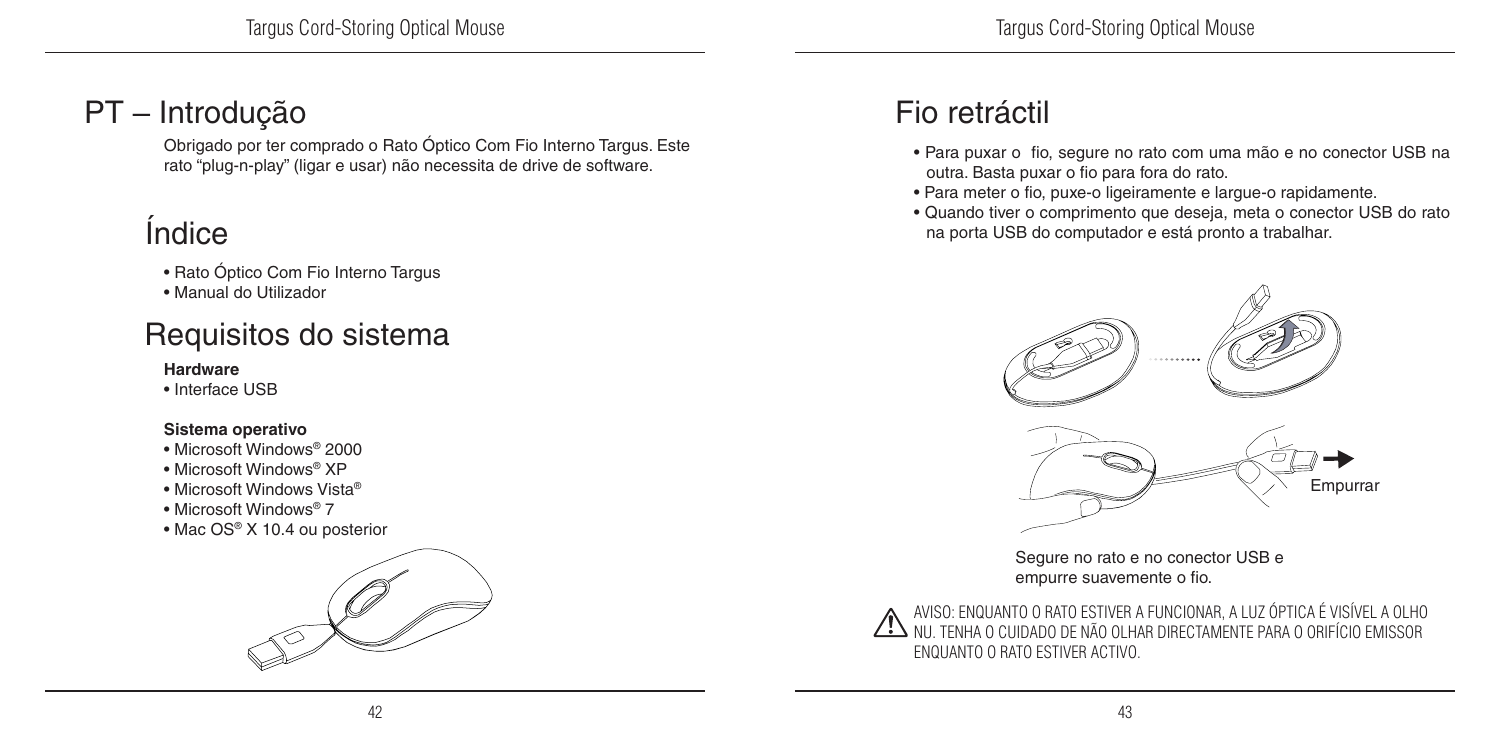#### RO – Introducere

Vă multumim pentru că ati achizitionat mouse-ul optic cu locaș pentru depozitarea cablului Targus. Acest mouse de tip "plug-n-play" nu necesită driver software.

### **Cuprins**

• Mouse optic cu locaş pentru depozitarea cablului Targus

• Manual cu instructiuni

### Configuraţie necesară

#### **Hardware**

• Interfată USB

#### **Sistem de operare**

- Microsoft Windows® 2000
- Microsoft Windows® XP
- Microsoft Windows Vista®
- Microsoft Windows® 7
- Mac OS® X 10.4 sau mai avansat



### Cablu retractabil

- Pentru desfăşura mai mult cablul, ţineţi mouse-ul într-o mână şi mufa USB în cealaltă. Trageţi cablul din mouse.
- Pentru a retrage cablul, trageţi puţin de acesta şi eliberaţi-le brusc.
- Când este fixată lungimea ideală a cablului USB, introduceţi mufa USB a mouse-ului în portul USB al computerului dvs.



Ţineţi mouse-ul şi mufa USB şi trageţi uşor de cablu.

ATENŢIE: ÎN TIMPUL FUNCŢIONĂRII MOUSE-ULUI LUMINA OPTICĂ ESTE VIZIBILĂ CU OCHIUL LIBER. AVEŢI GRIJĂ SĂ NU VĂ UITAŢI DIRECT ÎN SURSA DE LUMINĂ CÂND ESTE ACTIV MOUSE-UL.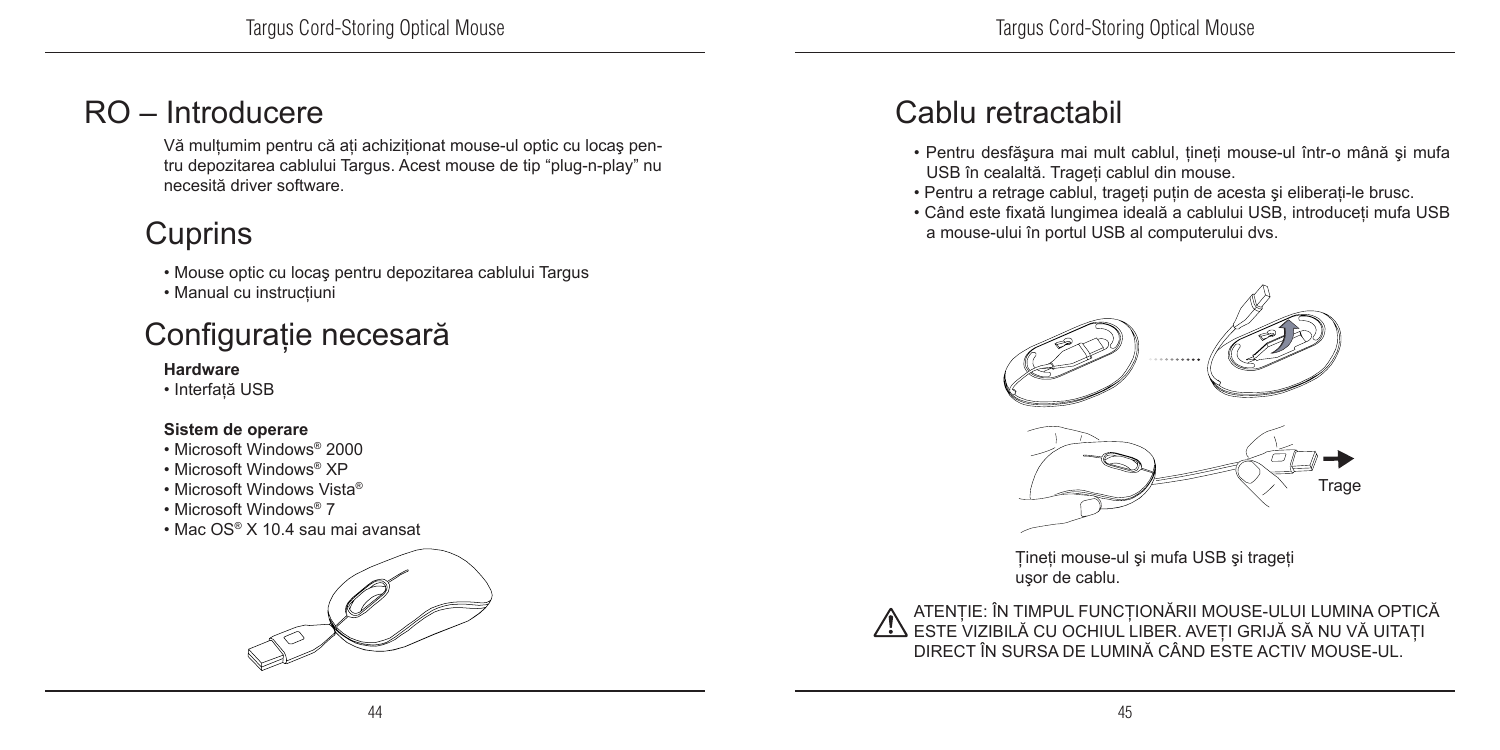#### RU – Введение

Благодарим за приобретение оптической мыши Targus с отделением для хранения шнура. Данная мышь работает по принципу plug-nplay ("включи и играй") и не требует дополнительного программного обеспечения.

### Содержание

- Оптическая мышь с отделением для хранения шнура Targus
- Руководство пользователя

### Системные требования

#### **Аппаратные средства**

• Интерфейс для USB

#### **Операционная система**

- Microsoft Windows® 2000
- Microsoft Windows® XP
- Microsoft Windows Vista®
- Microsoft Windows® 7
- Mac OS® X 10.4 или более поздние версии



### Втяжной шнур

- Чтобы увеличить длину шнура, удерживайте мышь в одной руке, а USB-штекер в другой. Просто вытяните шнур из корпуса мыши.
- Чтобы втянуть шнур, слегка потяните за него, затем быстро отпустите.
- Зафиксируйте необходимую длину шнура, затем подключите USBштекер к USB-порту на компьютере - устройство готово к работе.



Удерживайте мышь и USB-штекер и аккуратно потяните за шнур.

ПРЕДУПРЕЖДЕНИЕ: ВО ВРЕМЯ РАБОТЫ МЫШИ ОПТИЧЕСКИЙ ЛУЧ ВИДЕН НЕВООРУЖЕННЫМ ГЛАЗОМ. НЕ СМОТРИТЕ НЕПОСРЕДСТВЕННО В ОТВЕРСТИЕ ИЗЛУЧАТЕЛЯ ВО ВРЕМЯ РАБОТЫ УСТРОЙСТВА.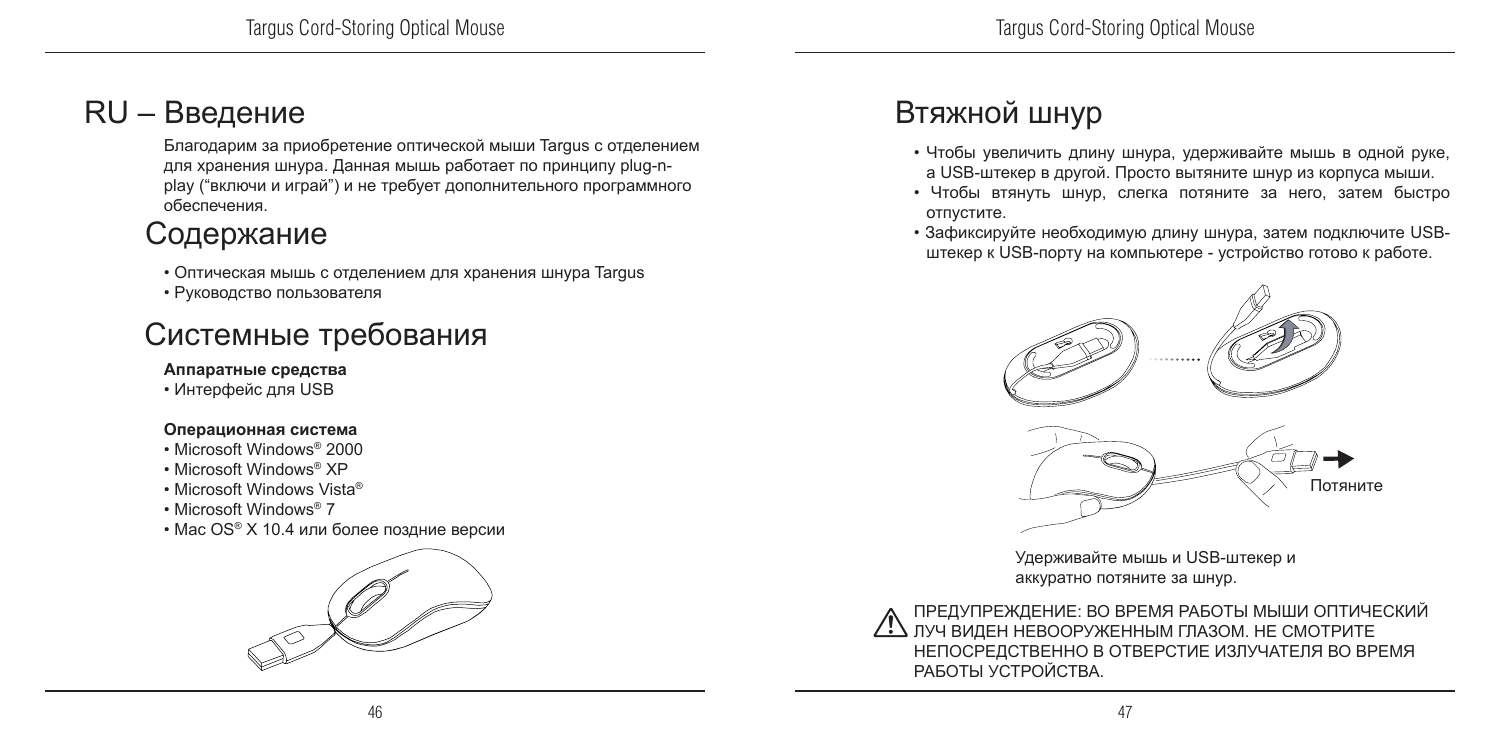#### SE – Introduktion

Tack för ditt köp av Targus optiska mus med förvaring av sladd. Denna plug-n-play-mus kräver inte drivrutiner för programvara.

#### Innehåll

- Targus optiska mus med förvaring av sladd
- Användarmanual

#### **Systemkrav**

#### **Hårdvara**

• USB gränssnitt

#### **Operativsystem**

- Microsoft Windows® 2000
- Microsoft Windows® XP
- Microsoft Windows Vista®
- Microsoft Windows® 7
- Mac OS® X 10.4 eller senare version



### Ihopdragbar sladd

- Om du önskar förlänga sladden, håll musen i ena handen samtidigt som du håller USB-mottagaren i din andra hand. Dra därefter ut sladden ifrån musen.
- För att dra tillbaka sladden, förläng då sladden något och släpp därefter greppet snabbt.
- När den idealiska längden på sladden är ordnad, anslut då USBkontakten i datorns USB ingång, varpå du är redo att sätta igång.



Håll i musen och USB-mottagaren och dra försiktigt i sladden.



VARNING: DÅ MUSEN ÄR I FUNKTION ÄR OPTISKT LJUS SYNLIGT FÖR BLOTTA ÖGAT. VAR FÖRSIKTIG MED ATT TITTA DIREKT IN I UTSÄNDARHÅLET DÅ MUSEN ÄR AKTIV.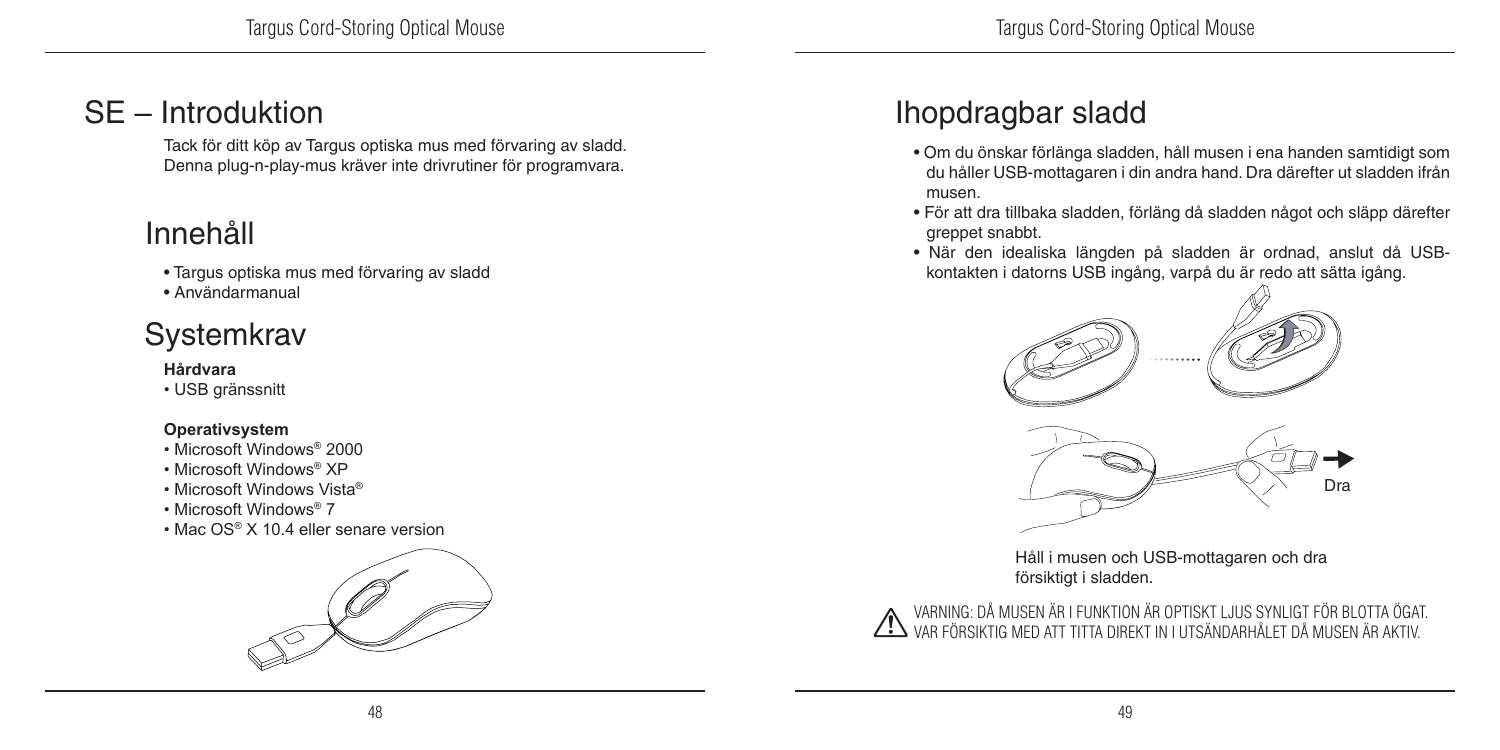### SI – Uvod

Zahvaljujemo se Vam za nakup optične miške Targus s shranjevanjem kabla. Ta plug-n-play miška ne potrebuje programskega gonilnika

### Vsebina

• Optična miška Targus s shranjevanjem kabla

• Uporabniški priročnik

#### Sistemske zahteve

**Strojna oprema**

• USB-vmesnik

#### **Operacijski sistem**

• Microsoft Windows® 2000

• Microsoft Windows® XP

• Microsoft Windows Vista®

- Microsoft Windows® 7
- Mac OS® X 10.4 ali novejši



### Zložljiv kabel

- Da bi podaljšali kabel, z eno roko primite miško, z drugo pa USBpriključek. Kabel nato preprosto potegnite proč od miške.
- Da bi kabel potegnili nazaj, ga nekoliko izvlecite in nato hitro spustite.
- Ko dosežete idealno dolžino kabla, USB-priključek vstavite v USB-vrata vašega računalnika in miška bo nared za delo.



Držite miško in USB-priključek ter nalahno potegnite kabel

OPOZORILO: MED DELOVANJEM MIŠKE LAHKO OPTIČNO SVET-LOBO OPAZITE S PROSTIM OČESOM. KO JE MIŠKA ŠE AKTIVNA, PAZITE, DA NE POGLEDATE NEPOSREDNO V ODPRTINO Z ODD-AJNIKOM.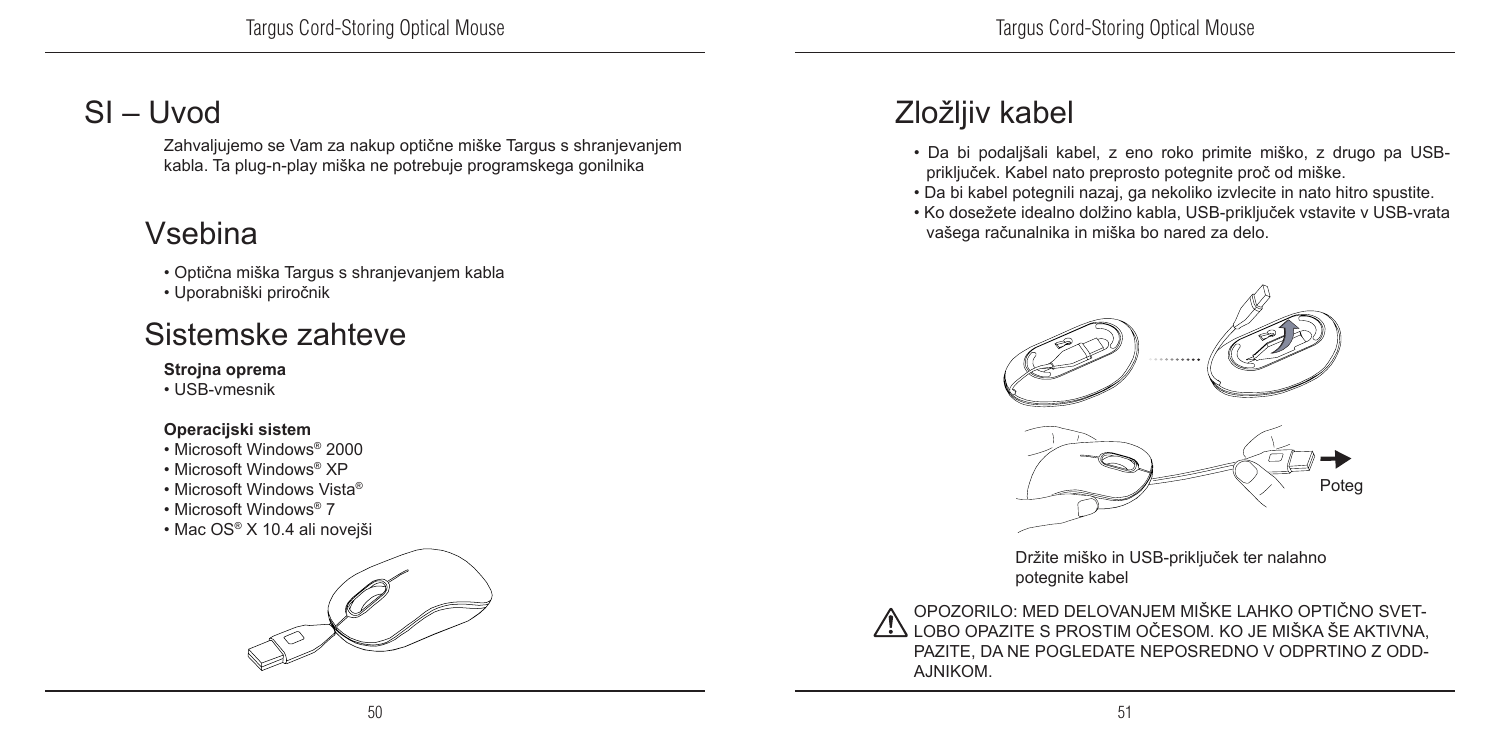### SK – Úvod

Ďakujeme vám za nákup optickej myši Targus s úložným priestorom na kábel od spoločnosti Targus. Táto myš je typu plug-n-play a nevyžaduje žiadny dodatočný ovládač.

### Obsah

• Optická myš Targus s úložným priestorom na kábel

• Návod na použitie

### Systémové požiadavky

#### **Hardvér**

• USB rozhranie

#### **Operačný systém**

- Microsoft Windows® 2000
- Microsoft Windows® XP
- Microsoft Windows Vista®
- Microsoft Windows® 7
- Mac OS® X 10.4 alebo novšír



### Navíjací kábel

- Pre predĺženie kábla jednou rukou uchopte myš a USB konektor druhou rukou. Jednoducho potiahnite kábel smerom od myši.
- Pre zvinutie kábla, mierne pomaly potiahnite kábel a rýchlo pustite.
- Keď je kábel zafixovaný v požadovanej dĺžke, pripojte USB konektor k USB portu na počítači a ste pripravený používať zariadenie.



Uchopte myš a USB konektor a jemne potiahnite kábel.

VAROVANIE: KEĎ JE MYŠ V PREVÁDZKE, OPTICKÉ SVETLO JE VIDITEĽNÉ VOĽNÝM OKOM. DÁVAJTE POZOR, ABY STE SA NEPOZ-ERALI PRIAMO NA DIERKU ŽIARIČA, KEĎ JE MYŠ ZAPNUTÁ.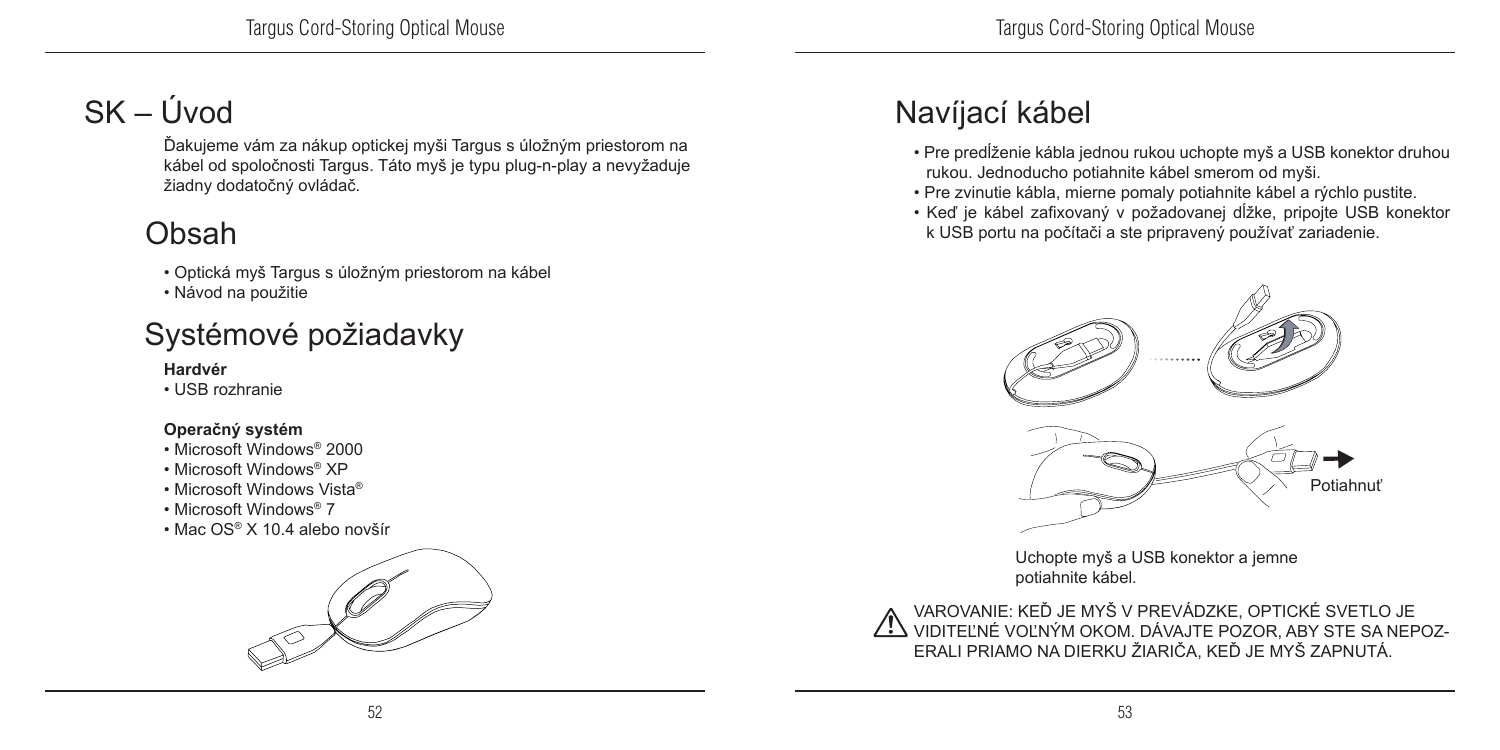### TR – Giriş

Targus Kablo Saklama Alanlı Optik Fare'yi satın aldığınız için tebrikler. Bu tak ve kullan fare yazılım sürücüsü gerektirmez.

### **İ**cindekiler

- Targus Kablo Saklama Alanlı Optik Fare
- Kullanım Kılavuzu

### Sistem Gereksinimleri

#### **Donanım**

• USB arayüzü

#### **İşletim Sistemi**

- Microsoft Windows® 2000
- Microsoft Windows® XP
- Microsoft Windows Vista®
- Microsoft Windows® 7
- Mac OS® X 10.4 veya üstü



### Geri Çekilebilir Kablo

- Kabloyu uzatmak için fareyi bir elinizde USB konektörü diğer elinizde tutun. Sadece kabloyu fareden uzağa doğru çekin.
- Kabloyu toplamak için kablonun her iki ucunu da hafifçe çekin ve hemen bırakın.
- Kablo istenen uzunluğa geldiğinde, USB konektörü bilgisayarınızın USB bağlantı noktasına bağlayın, artık hazırsınız.



Fareyi ve USB konektörü tutun ve kabloyu yavaşça çekin

UYARI: FARE ÇALIŞIRKEN OPTİK IŞIK ÇIPLAK GÖZLE GÖRÜLEBİLİR. FARE ÇALIŞIRKEN IŞIĞIN ÇIKIŞ KAYNAĞINA DOĞRUDAN BAKMAYIN.